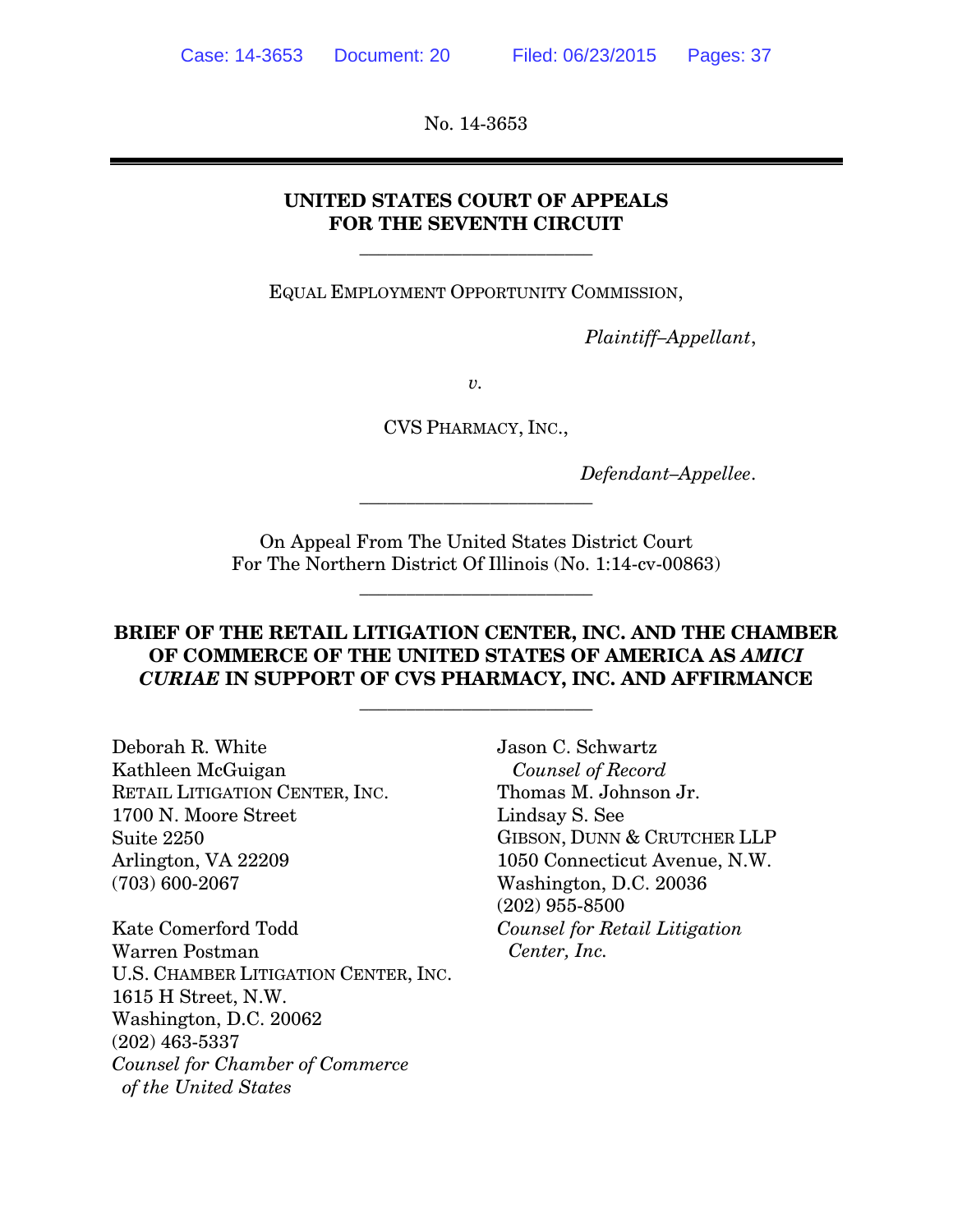#### **CIRCUIT RULE 26.1 DISCLOSURE STATEMENT**

The undersigned counsel for *amici curiae* furnishes the following statement pursuant to Circuit Rule 26.1:

(1) The full name of every party that the attorney represents in the case (if the party is a corporation, you must provide the corporate disclosure information required by Fed. R. App. P. 26.1 by completing item #3):

### **Retail Litigation Center, Inc. Chamber of Commerce of the United States of America**

(2) The names of all law firms whose partners or associates have appeared for the party in the case (including proceedings in the district court or before an administrative agency) or are expected to appear for the party in this court:

#### **Gibson, Dunn & Crutcher LLP**

(3) If the party or amicus is a corporation: i) Identify all its parent corporations, if any; and ii) list any publicly held company that owns 10% or more of the party's or amicus' stock:

**The Retail Litigation Center, Inc. has no parent corporations, and no publicly held company has any ownership interest therein.** 

**The Chamber of Commerce of the United States of America has no parent corporations, and no publicly held company has any ownership interest therein.** 

> /s/ Jason C. Schwartz Jason C. Schwartz GIBSON, DUNN & CRUTCHER LLP 1050 Connecticut Avenue, N.W. Washington, D.C. 20036-5306 jschwartz@gibsondunn.com (202) 955-8500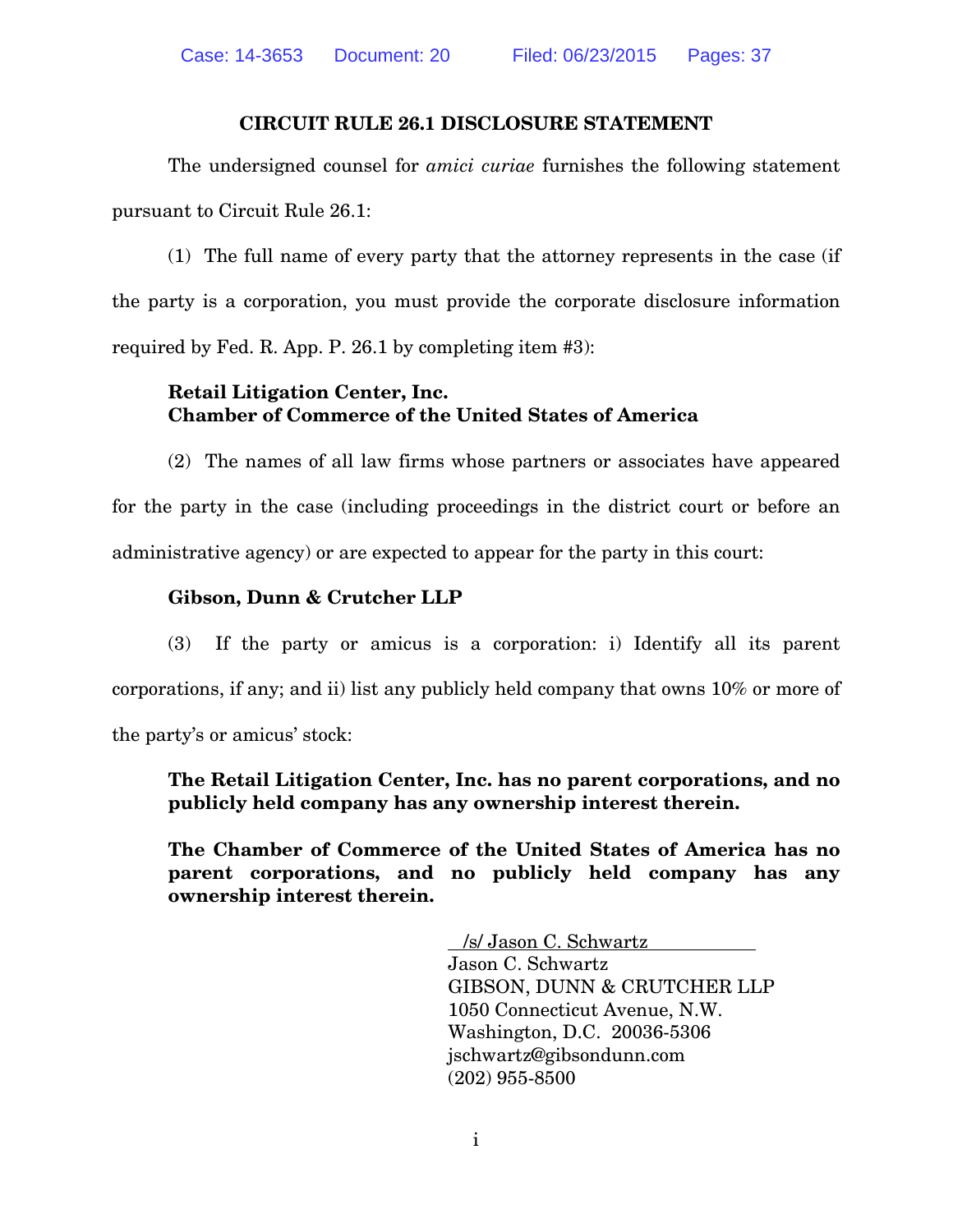## **TABLE OF CONTENTS**

|      |           |                                                                                                                           | Page |
|------|-----------|---------------------------------------------------------------------------------------------------------------------------|------|
|      |           |                                                                                                                           |      |
|      |           |                                                                                                                           |      |
| I.   |           | Businesses Nationwide Use Separation Agreements As Standard                                                               |      |
|      | A.        | Separation Agreements Are Advantageous To Employees                                                                       |      |
|      | <b>B.</b> | The CVS Separation Agreement Conforms With Standard                                                                       |      |
| II.  |           | The EEOC's Position Would Raise Serious Concerns for Employers'                                                           |      |
|      | A.        | Reversal Would Leave Employers With No Notice Whether                                                                     |      |
|      | <b>B.</b> | EEOC's Extra-Statutory Standard Would Invite<br>The                                                                       |      |
| III. |           |                                                                                                                           |      |
|      | A.        | The Agreement Explicitly Informs Employees Of Their Right                                                                 |      |
|      | <b>B.</b> | Offering Employees A Severance Agreement Does Not                                                                         |      |
| IV.  |           | A Ruling For The EEOC—On Either Substantive Or Procedural<br>Grounds-Would Undermine The Important Goals Underlying Title |      |
|      | A.        | Separation Agreements Encourage Efficient, Private                                                                        |      |
|      | <b>B.</b> | Title VII's Conciliation Requirement Complements The                                                                      |      |
|      |           |                                                                                                                           |      |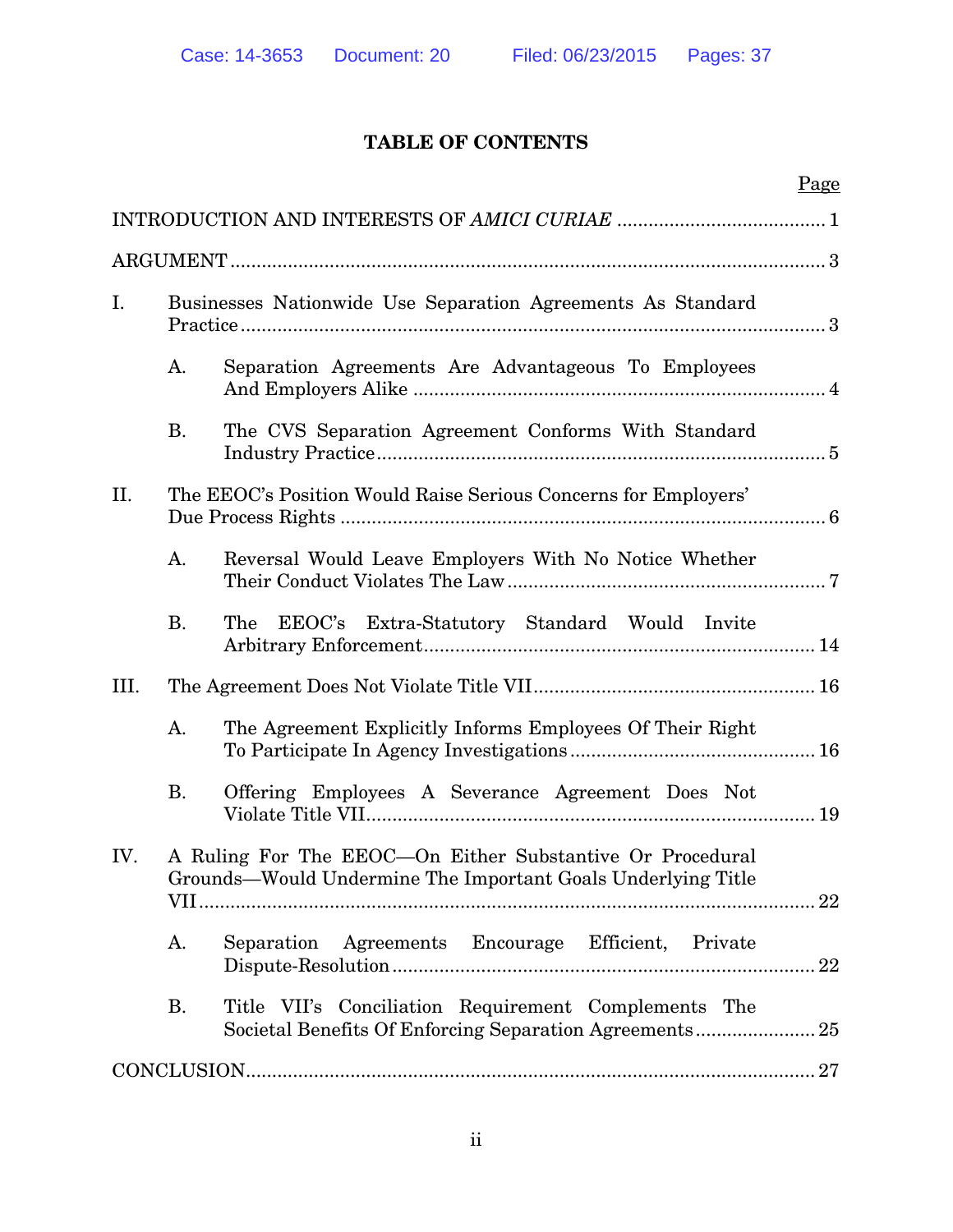# Page(s)

| Cases                                                                           |  |
|---------------------------------------------------------------------------------|--|
| Alexander v. Gardner-Denver Co.,                                                |  |
| Arbaugh v. $Y & H$ Corp.,                                                       |  |
| Bess v. DirecTV, Inc.,                                                          |  |
| Breckenridge v. Cambridge Homes, Inc.,                                          |  |
| Burlington N. & Santa Fe Ry. Co. v. White,                                      |  |
| Davis v. Precoat Metals,                                                        |  |
| Dinkins v. Charoen Pokphand USA, Inc.,                                          |  |
| EEOC v. All state Ins. Co.,                                                     |  |
| EEOC v. Astra USA, Inc.,                                                        |  |
| <b>EEOC</b> v. Bd. of Governors of State Colls. & Univs.,                       |  |
| EEOC v. Cognis Corp.,                                                           |  |
| EEOC v. Eastman Kodak,                                                          |  |
| EEOC v. Liberty Trucking Co.,                                                   |  |
| EEOC v. SunDance Rehab. Corp.,                                                  |  |
| Edward J. DeBartolo Corp. v. Fla. Gulf Coast<br>Bldg. & Constr. Trades Council, |  |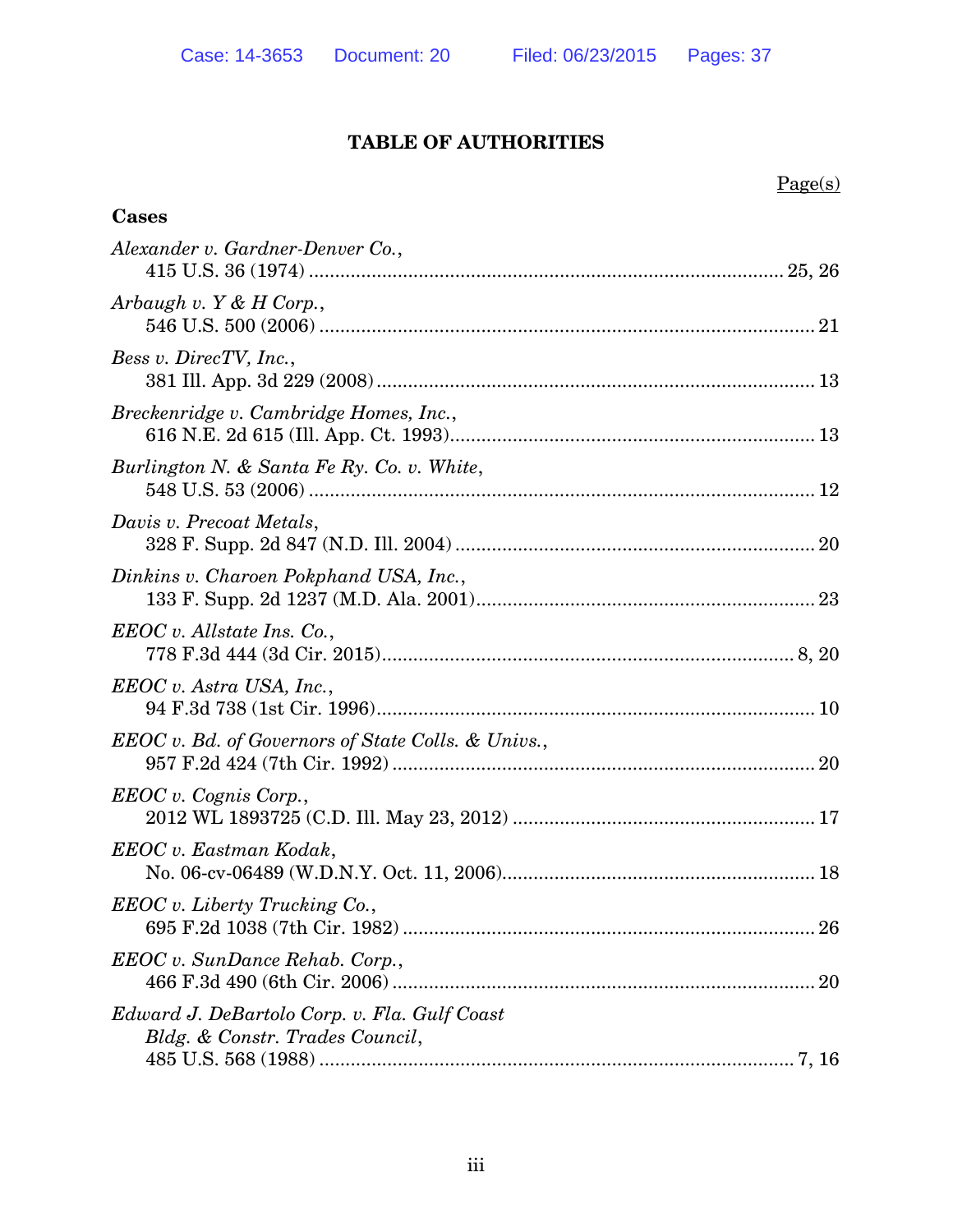#### *(continued)*

| ۰. |
|----|
|    |

| Fortino v. Quasar Co.,                    |  |
|-------------------------------------------|--|
| Garber v. Randell,                        |  |
| Golden v. McDermott, Will & Emery,        |  |
| Grayned v. City of Rockford,              |  |
| Hampton v. Ford Motor Co.,                |  |
| Hegwood v. City of Eau Claire,            |  |
| Hill v. Gateway 2000, Inc.,               |  |
| Int'l Bhd. of Teamsters v. United States, |  |
| Mach Mining, LLC v. EEOC,                 |  |
| Occidental Life Ins. Co. of Cal. v. EEOC, |  |
| Oubre v. Entergy Ops., Inc.,              |  |
| Pac. Mut. Life Ins. Co. v. Haslip,        |  |
| Ribble v. Kimberly-Clark Corp.,           |  |
| Smith v. City of Jackson,                 |  |
| Smith v. Goguen,                          |  |
| Spencer v. Banco Real, S.A.,              |  |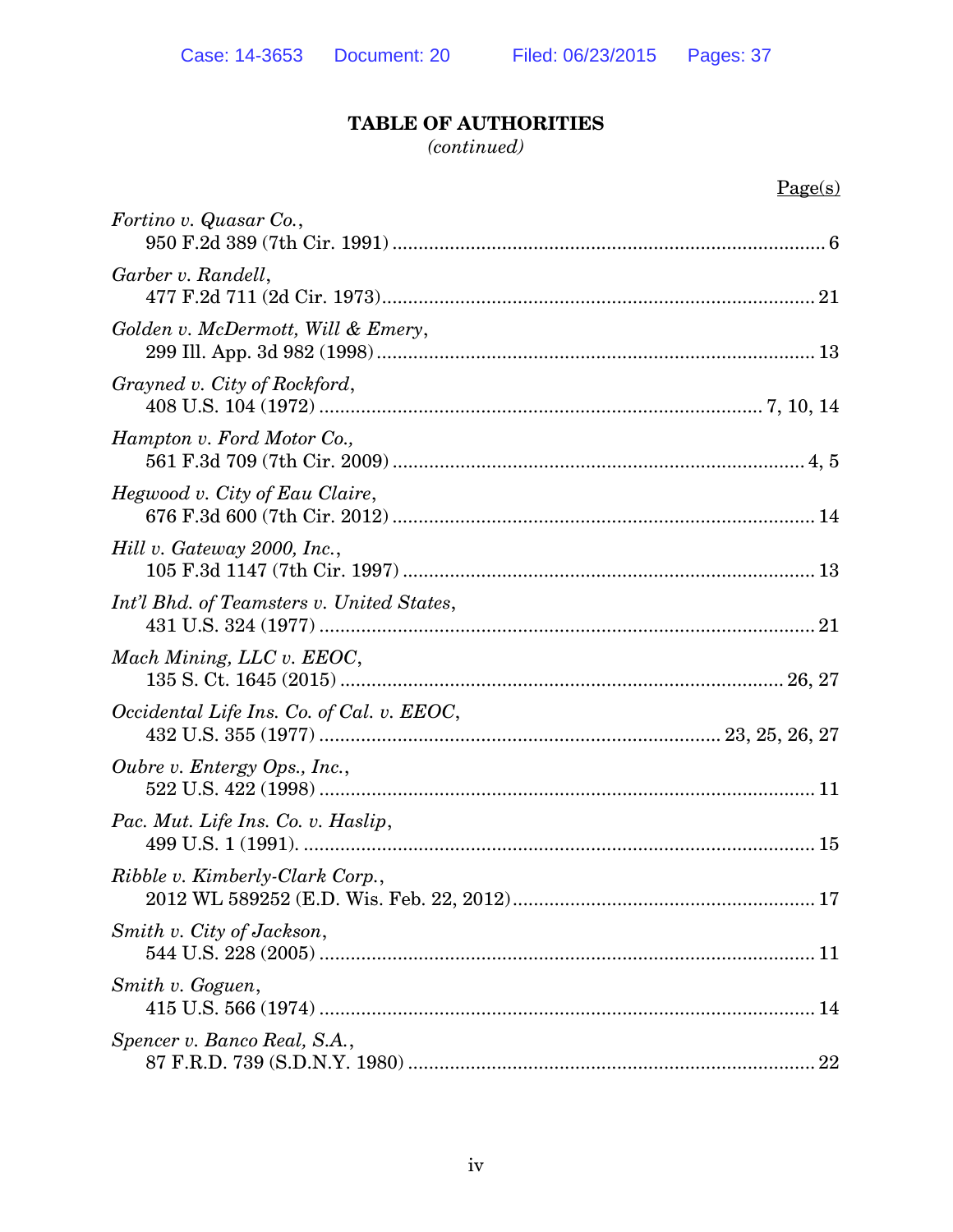*(continued)*

| United States v. Original Knights of the Ku Klux Klan, |  |
|--------------------------------------------------------|--|
| United States v. Sampson,                              |  |
| Virginia v. Am. Booksellers Ass'n, Inc.,               |  |
| Whitehead v. Okla. Gas & Elec. Co.,                    |  |

### **Statutes**

## **Regulation**

|--|--|

## **Other Authorities**

| EEOC, Understanding Waivers of Discrimination Claims in Employee<br>Severance Agreements, available at<br>http://www.eeoc.gov/policy/docs/qanda_severance-agreements.html4, 18 |  |
|--------------------------------------------------------------------------------------------------------------------------------------------------------------------------------|--|
| EEOC Oversight Hearing, Sen. Comm. on Health, Education, Labor &                                                                                                               |  |
| ISAC Separation Agreement and General Release of Claims,<br><i>available at http://www.chicagobusiness.com/Assets/legacy/</i>                                                  |  |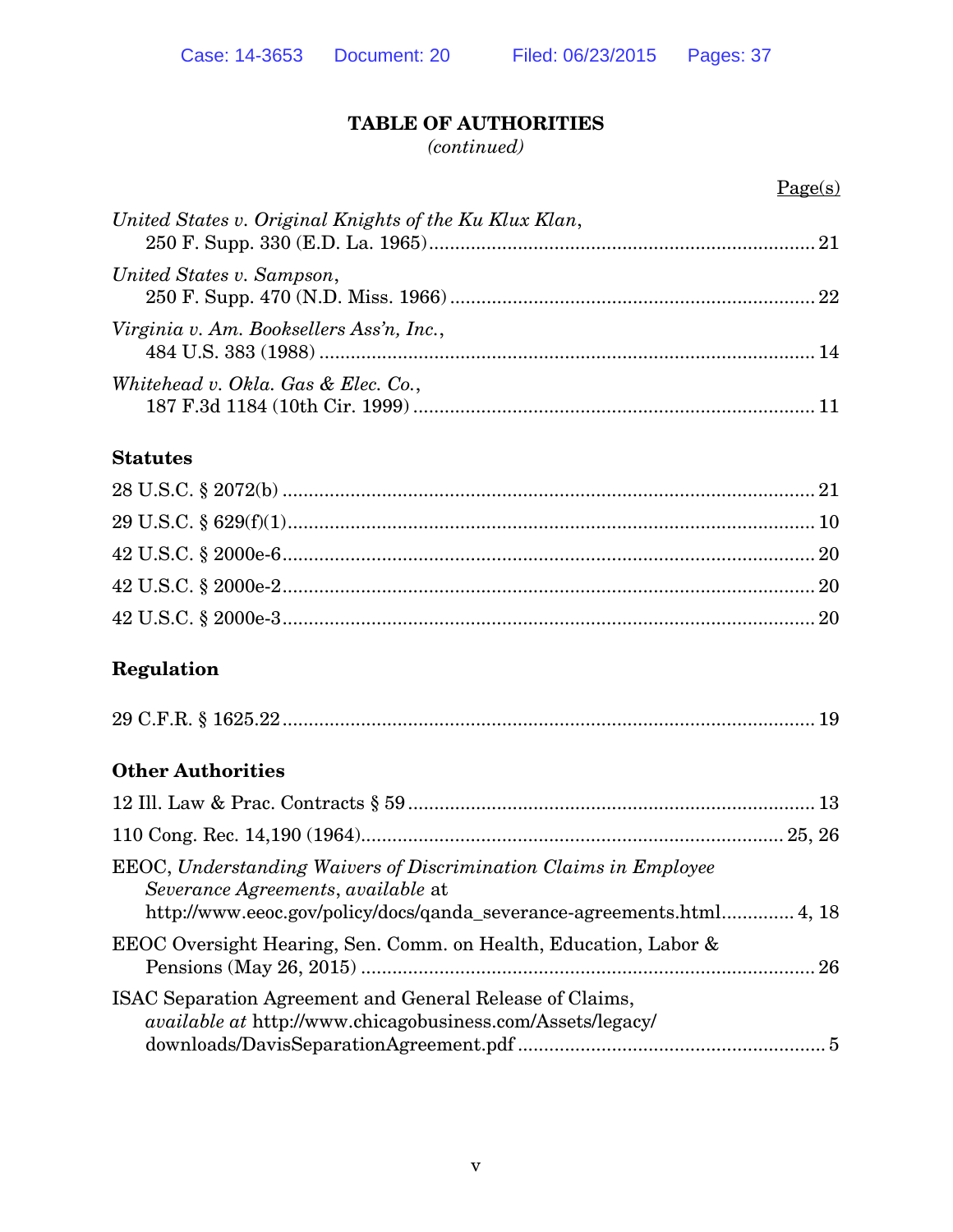*(continued)*

|                                                                                                                                                                                                                                          | Page(s) |
|------------------------------------------------------------------------------------------------------------------------------------------------------------------------------------------------------------------------------------------|---------|
| Prese Release, EEOC, EEOC Sues CVS to Preserve Employee Access to<br>the Legal System (Feb. 7, 2014), available at                                                                                                                       |         |
| U.S. Courts, Table B-7—U.S. Courts of Appeals Federal Judicial Caseload<br><i>Statistics</i> 2 (Mar. 31, 2014), <i>available at http://www.uscourts.gov/</i><br>statistics/table/b-7/federal-judicial-caseload-statistics/2014/03/31  23 |         |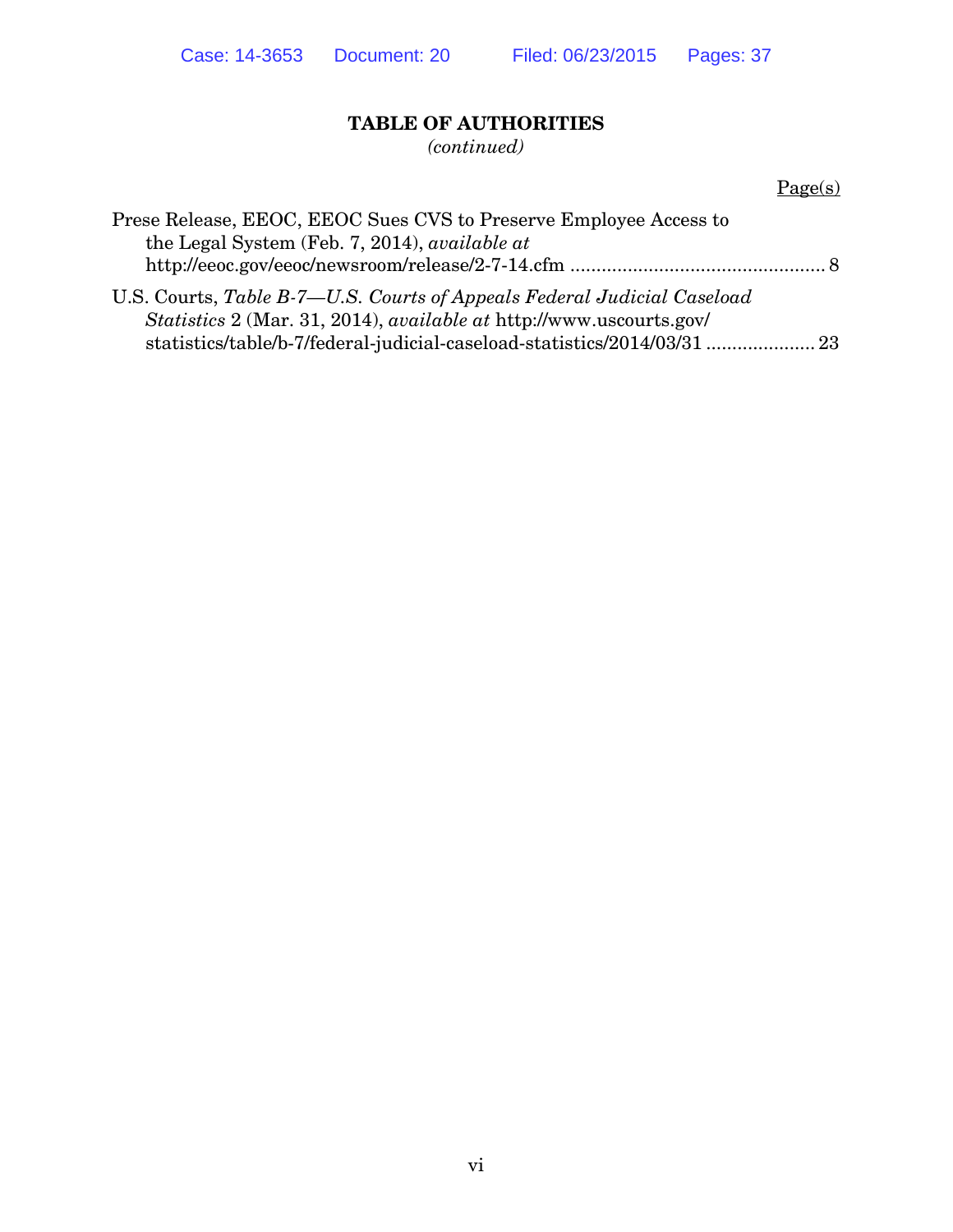#### **INTRODUCTION AND INTERESTS OF** *AMICI CURIAE*

The Retail Litigation Center, Inc. ("RLC") is a public policy organization that identifies and engages in legal proceedings involving important issues that affect the retail industry. The RLC's members include many of the country's largest and most innovative retailers. The member entities whose interests the RLC represents employ millions of people throughout the United States, provide goods and services to tens of millions more, and account for tens of billions of dollars in annual sales. The RLC seeks to provide courts with retail-industry perspectives on important legal issues, and to highlight the potential industry-wide consequences of significant pending cases.

The Chamber of Commerce of the United States of America (the "Chamber") is the world's largest business federation. It represents 300,000 direct members and indirectly represents the interests of more than three million companies and professional organizations of every size, in every industry sector, from every region of the country. An important function of the Chamber is to represent the interests of its members in matters before the courts, Congress, and the Executive Branch. To that end, the Chamber regularly files *amicus curiae* briefs in cases that raise issues of vital concern to the Nation's business community.1

 $\overline{a}$ 

<sup>1</sup> All parties have consented to the filing of this brief. No party's counsel authored this brief in whole or in part, no party or party's counsel contributed money that was intended to fund preparing or submitting this brief, and no person other than *amici curiae*, their members, and their counsel contributed money that was intended to fund preparing or submitting this brief.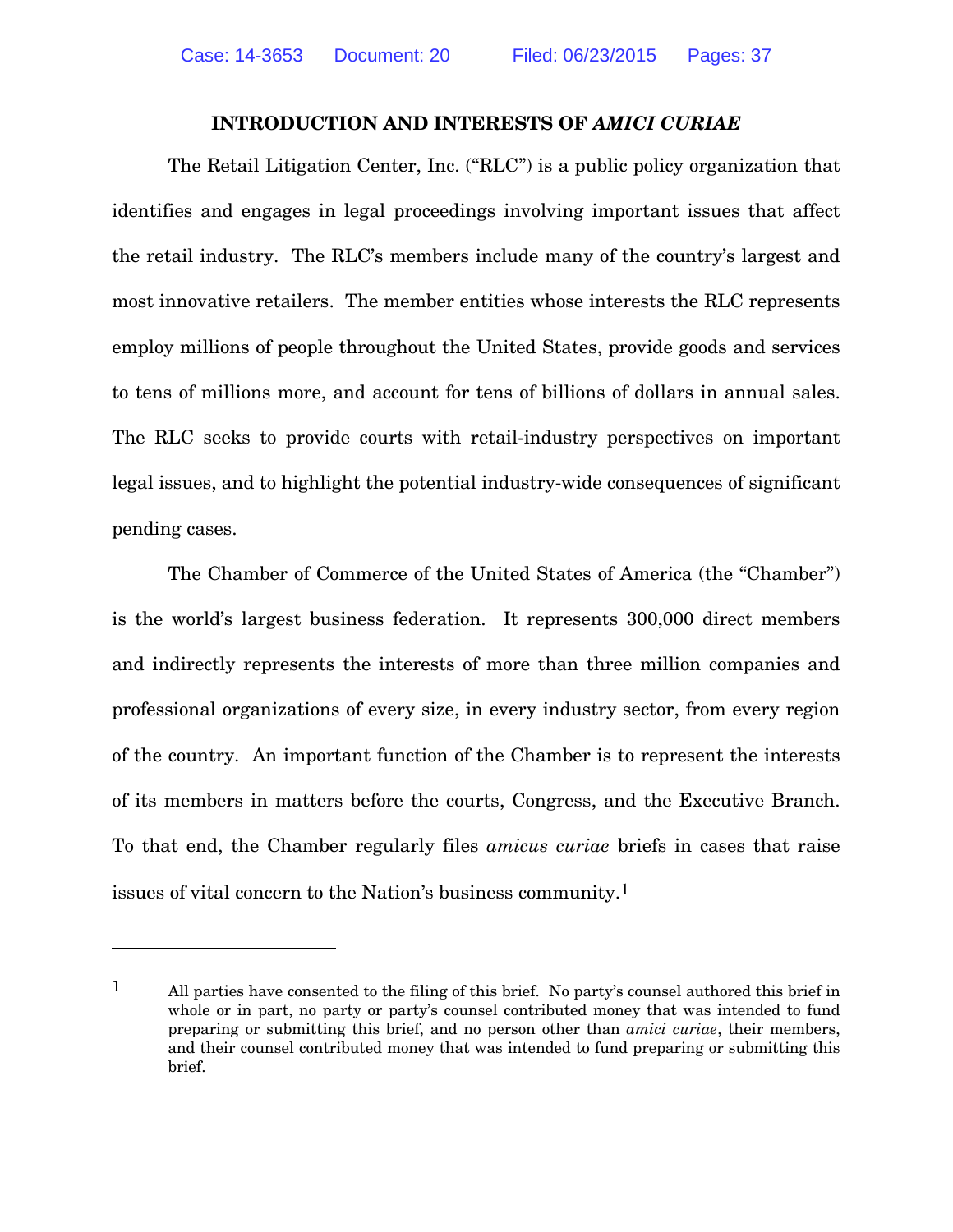This case is of particular importance to the RLC, the Chamber, and their members because retailers and other businesses nationwide routinely enter into separation agreements with employees. These agreements play an important role not only when individual employees leave a company, but also in large-scale reductions in force. Standard-form separation agreements are an efficient, mutually agreeable mechanism to extend additional unearned compensation and benefits to involuntarily separated employees as they seek new employment in exchange for resolution of potential employment disputes through release of claims. Congress intended to promote and facilitate a private dispute-resolution system to the greatest extent possible in enacting Title VII, and the Supreme Court and lower courts have repeatedly affirmed this core purpose of the statute by enforcing voluntary employment releases. As employers and employees nationwide have relied on this fundamental legal landscape to enter into mutually agreed upon separation agreements, the courts consequently have been spared the expense of overseeing and resolving potential employment disputes.

The Equal Employment Opportunity Commission ("EEOC") now seeks to upset this established and beneficial regime by asking this Court to be the first ever to find that a standard-form separation agreement violates Title VII—despite *no* allegations of discrimination or retaliation against any employee, an *explicit* provision memorializing employees' right to participate in agency proceedings enforcing employment discrimination laws, and evidence that the agreement undisputedly did *not* dissuade the only former CVS employee the record addresses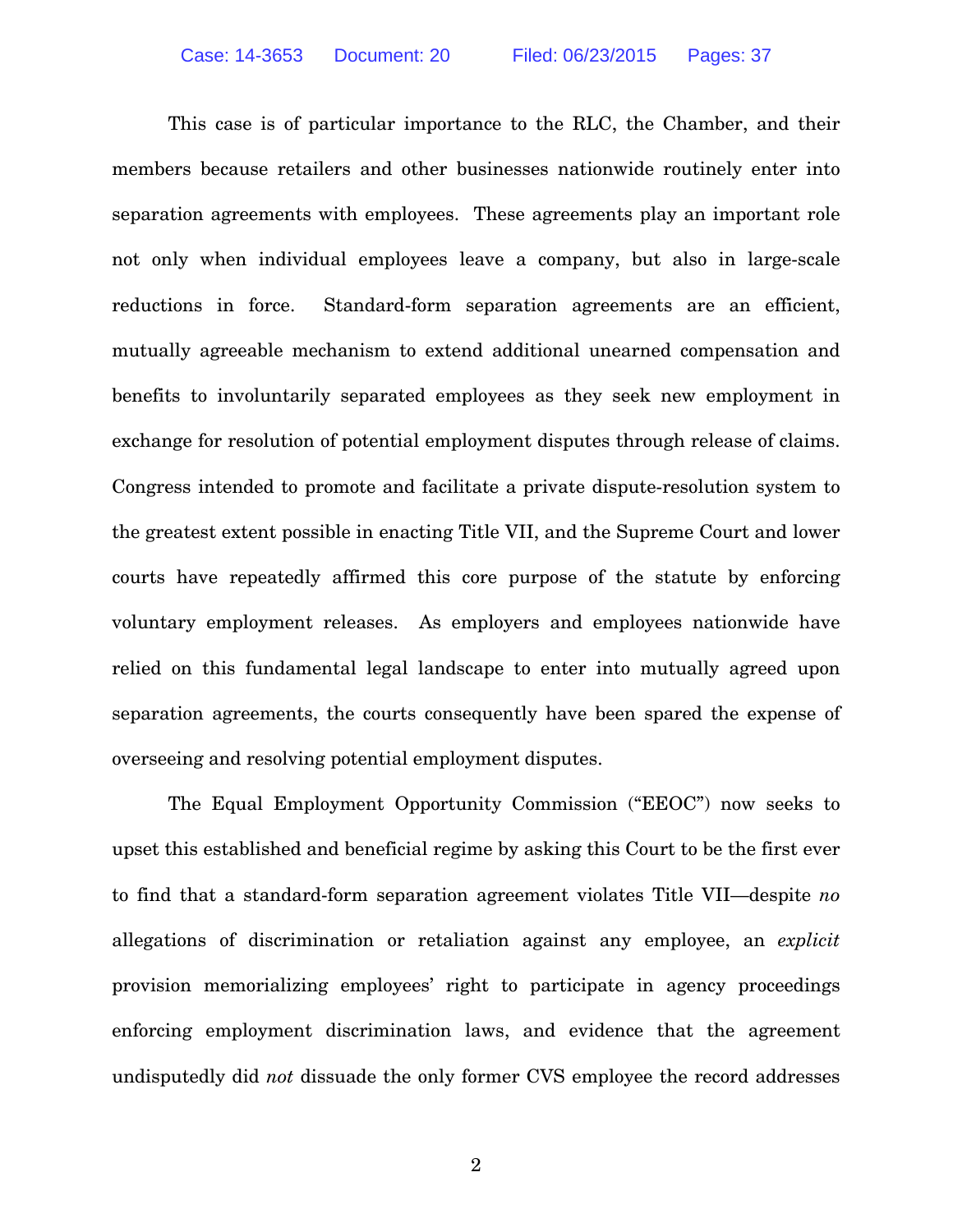from filing a charge with the EEOC. The EEOC's novel extension of Title VII liability would also have this Court assume the role of copy editor by making a federal case out of separation agreements' formatting, word choice, and style. Lacking statutory or regulatory standards that could ensure fair enforcement or provide employers with confidence that future agreements comply with the law, this approach cannot satisfy basic norms of due process. Moreover, the EEOC disregarded its statutory obligation to engage in informal conciliation with CVS before filing suit.

The vast majority of separation agreements contain language similar to that used by CVS. If the EEOC were to prevail, countless similar agreements could be invalidated and the threat of liability for noncompliant releases could make companies reluctant to offer them at all. This result would deprive employers of the certainty these agreements provide, and employees of the compensation and additional benefits they receive from them. The Court should decline the EEOC's unsupported and disruptive invitation to undermine Title VII's policy of private resolution reflected in the beneficial practice of offering separation agreements.

#### **ARGUMENT**

### **I. Businesses Nationwide Use Separation Agreements As Standard Practice.**

Separation agreements are common devices used by countless employers and employees in thousands of businesses across hundreds of industries—to the mutual benefit of employees and employers, as well as the judicial system, which is spared the cost of resolving innumerable potential employment disputes.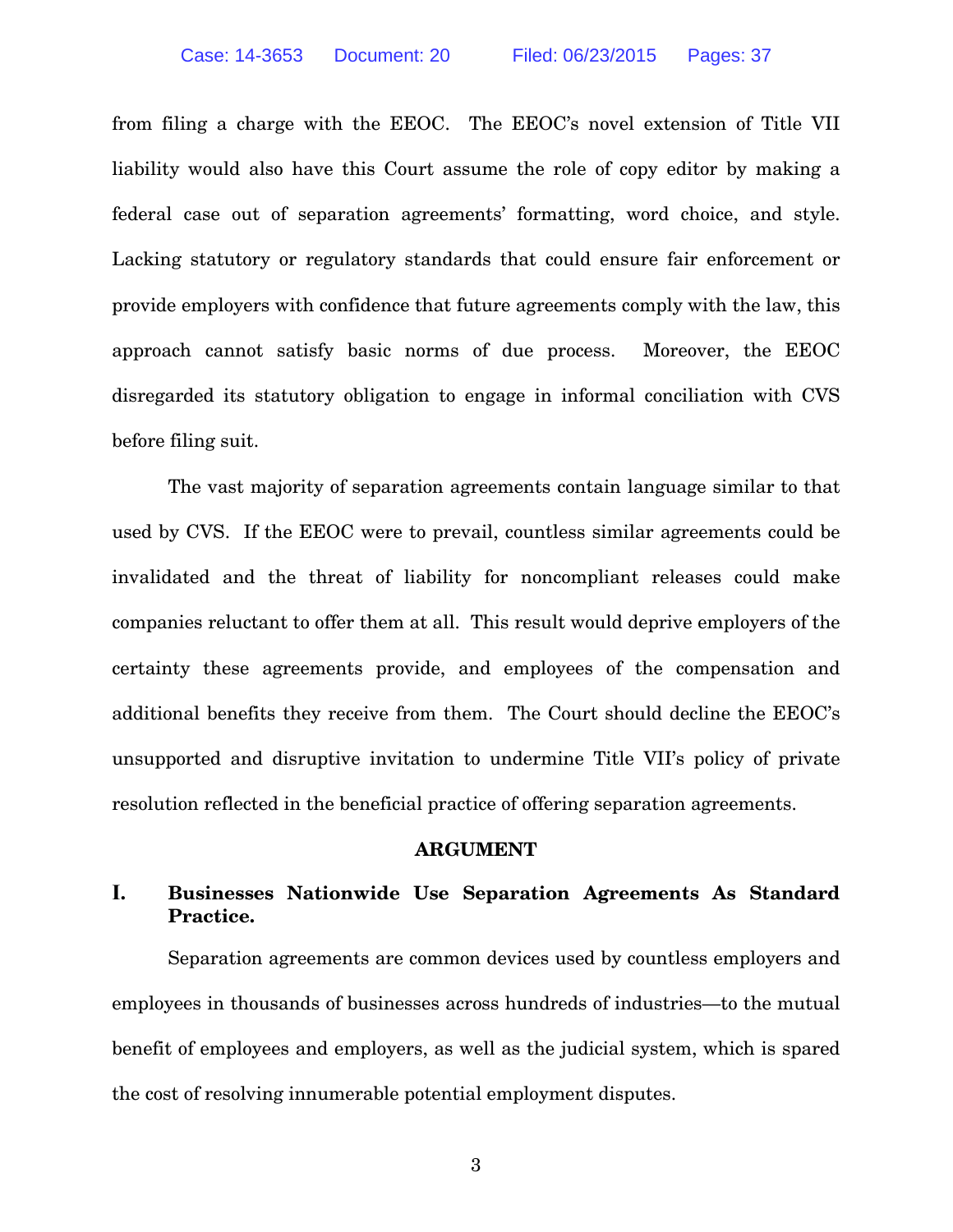### **A. Separation Agreements Are Advantageous To Employees And Employers Alike.**

The basic premise of separation agreements is the mutual benefit that flows to each party. Through separation agreements, former employees may be given additional compensation or lump-sum payments, often tied to years of service. *See*, *e.g.*, EEOC, *Understanding Waivers of Discrimination Claims in Employee Severance Agreements*, *available at* http://www.eeoc.gov/policy/docs/qanda\_ severance-agreements.html (valid waivers require "something of value *in addition to* any of the employee's existing entitlements," such as "a lump sum payment of a percentage of the employee's annual salary" (emphasis in original)); *see also*, *e.g.*, *Hampton v. Ford Motor Co.*, 561 F.3d 709, 717 (7th Cir. 2009) (recognizing \$100,000 consideration for separation agreement). Employers may offer employees assistance in seeking new employment, including out-placement services, resume writing assistance, and career counseling services. When an employee is involuntarily separated, loss of health insurance is often a particular, acute concern. Separation agreements can provide for an employer subsidy for continued health insurance coverage during this transition.

The benefits to employers are also significant. Companies often have a corporate culture where employees are considered to be part of a corporate family. In reduction-in-force situations, separation agreements provide a mechanism for employers to provide additional assistance to former associates who have lost their employment as the result of corporate restructuring or cost cutting after a downturn in business. These separation agreements generally do not involve situations where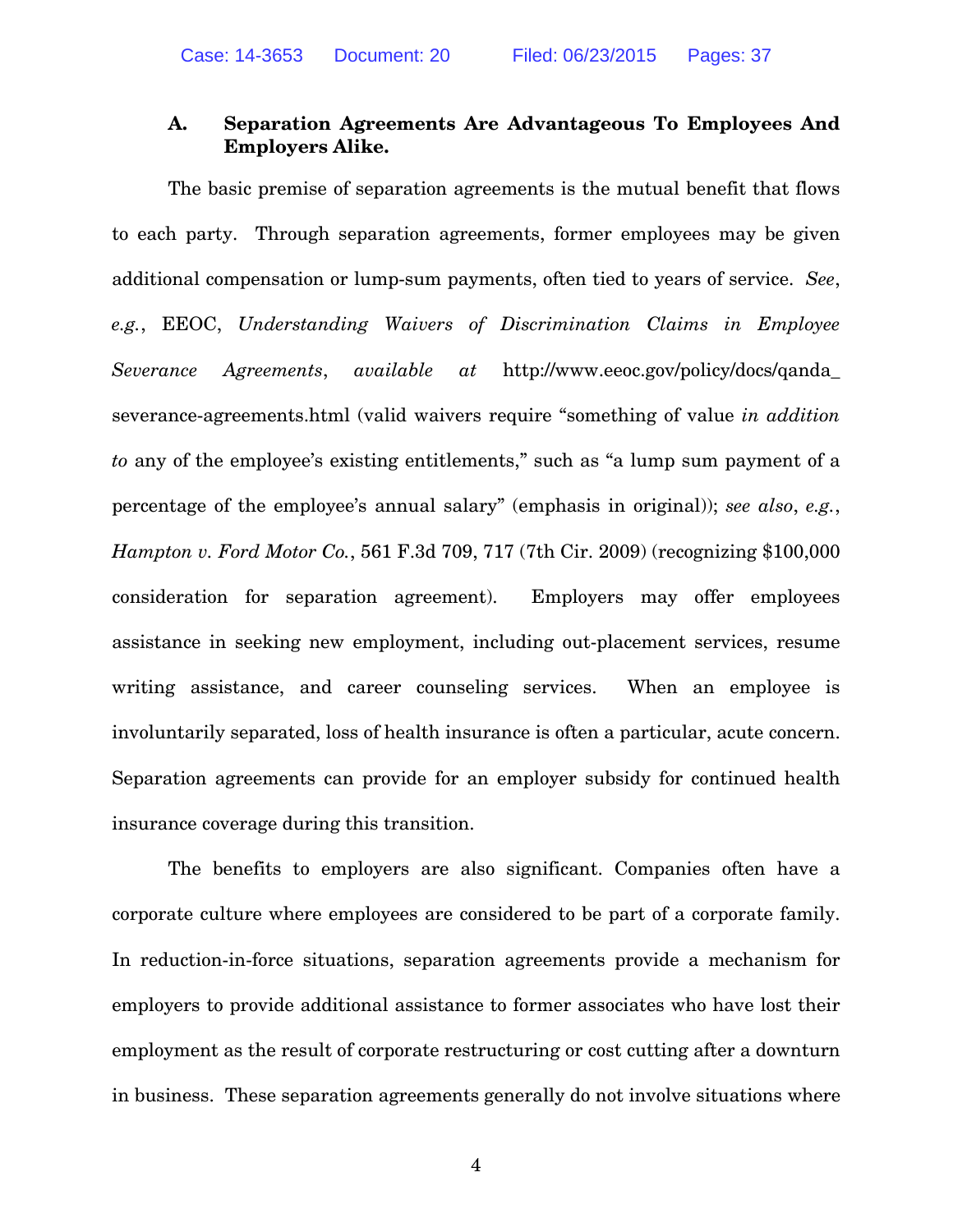an employee has a potential claim against the employer. Nonetheless, a separation agreement with a release of claims provides employers with certainty and peace of mind. Where an employee has a potential claim, separation agreements provide mutually agreed upon compensation to the employee in return for a final release of claims for the employer. Given the numerous benefits to employees and employers, use of separation agreements has become standard industry practice.

### **B. The CVS Separation Agreement Conforms With Standard Industry Practice.**

The EEOC's legally baseless position would upend employers' existing practices, as the CVS Separation Agreement ("Agreement") is indistinguishable from countless other standard-form separation agreements used by the vast majority of employers nationwide. *See* A-2 (Decision at 2 n.1) (recognizing that "similar severance agreements are used nationwide in both the private and public sector and have been widely upheld"). For example, the EEOC's sample agreement contains similar language, albeit less clearly protective of employees' rights to cooperate with the EEOC. *See infra* pp. 17-18.2 Such agreements are both routine and routinely upheld in court absent evidence of duress or other outside factors not alleged here. *See*, *e.g.*, *Hampton*, 561 F.3d at 714-16 (upholding release of "'any and all rights or claims'" and agreement not to initiate against employer "'any

 $\overline{a}$ 

<sup>2</sup> *See also*, *e.g.*, ISAC Separation Agreement and General Release of Claims, *available at*  http://www.chicagobusiness.com/Assets/legacy/downloads/DavisSeparationAgreement.pdf (six-page, single-spaced agreement used by the legislatively created Illinois Student Assistance Commission including language similar to every provision the EEOC challenges in this Agreement).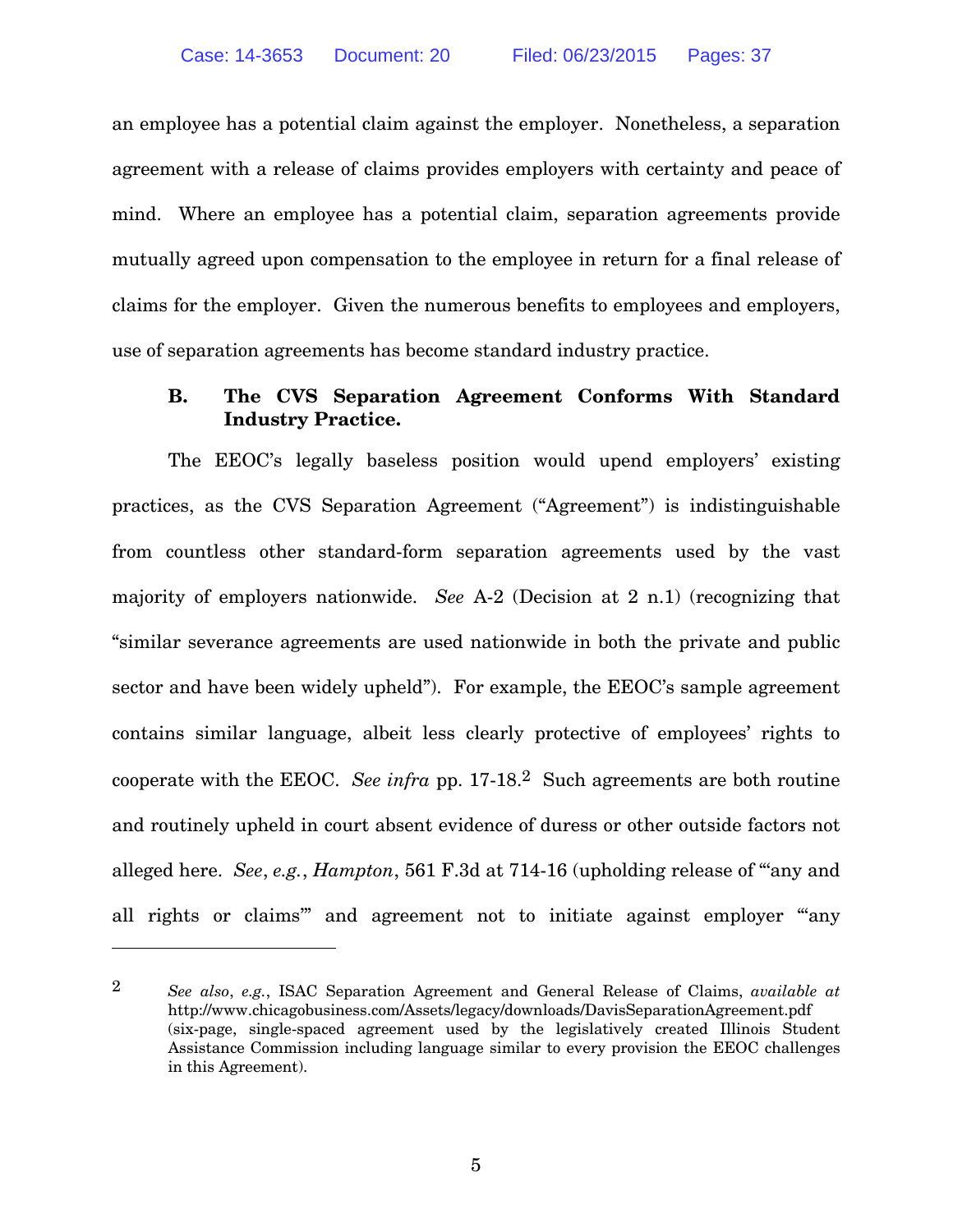proceedings of any kind,'" even though agreement was generic, not subject to negotiation, and employee allegedly was not allowed to take contract home and did not obtain legal advice before signing); *Fortino v. Quasar Co.*, 950 F.2d 389, 394-95 (7th Cir. 1991) (upholding release of discrimination claims). Because it is difficult to distinguish the Agreement here from the many others like it that are signed and enforced—every year, invalidating this Agreement would not only run contrary to a vast array of settled legal precedent, but would also have far-reaching and disruptive implications across multiple industries. If employers are precluded from obtaining a release from all legally releasable claims, they would have little incentive to offer severance payments, which may very well increase litigation brought by terminated employees against employers. Even if these claims generally would be unsuccessful, they would nonetheless impose high costs on litigants and clog the judicial system with unnecessary litigation. Employees overwhelmingly prefer to release potential claims in order to obtain a certain severance package, and the EEOC should not be permitted to preclude this desirable, rational procedure to end employment relationships.

### **II. The EEOC's Position Would Raise Serious Concerns for Employers' Due Process Rights.**

Beyond the lack of statutory grounding for the EEOC's position, as detailed below and in CVS's brief, it also suffers from the fatal flaw of advocating a vague and open-ended standard. If the EEOC prevails, employers would have no meaningful basis to know whether their conduct going forward violates Title VII, and would be subject to the whims of arbitrary enforcement under an inchoate, and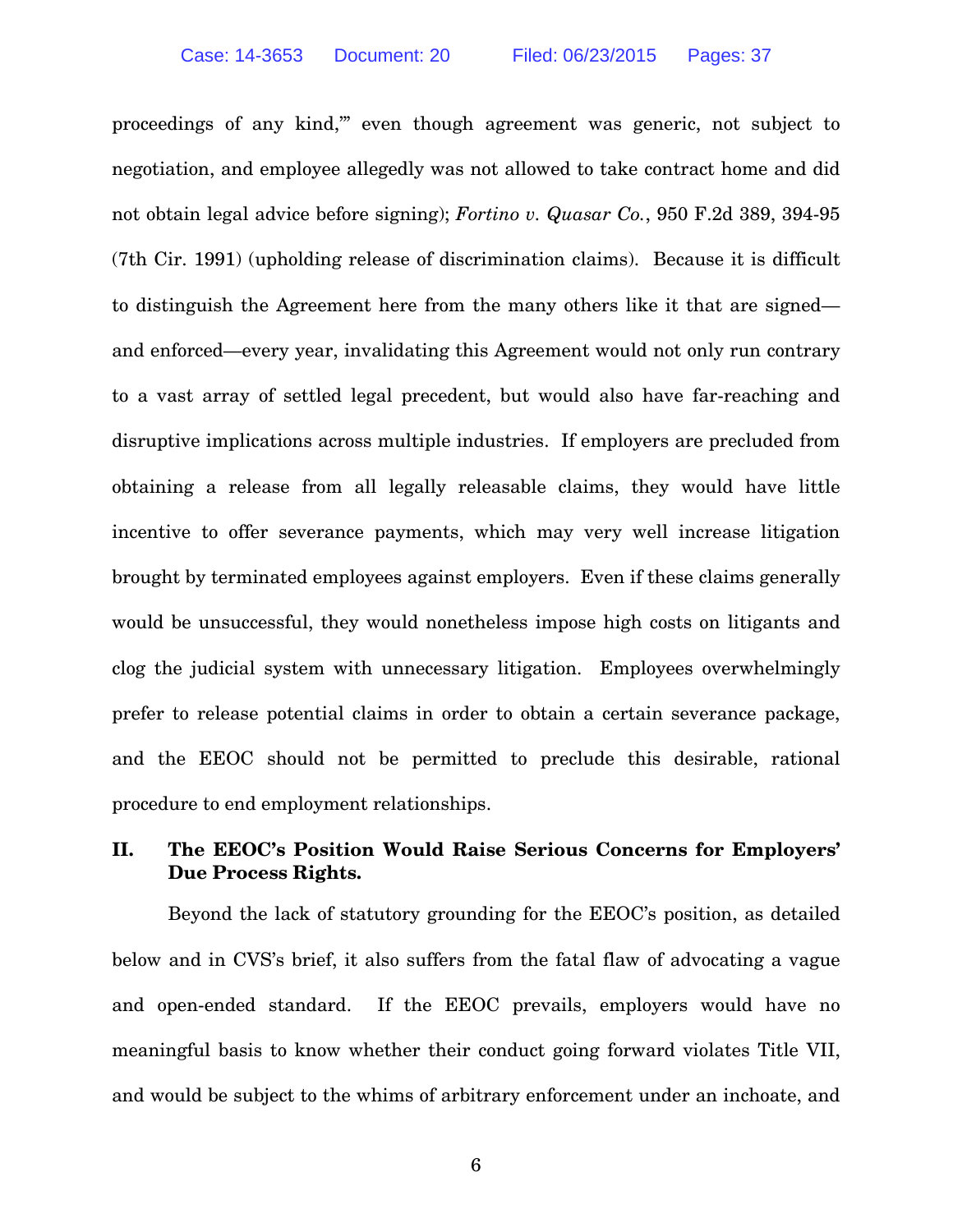potentially shifting, standard. Such a landscape cannot be reconciled with the Constitution's due process guarantees (*see*, *e.g.*, *Grayned v. City of Rockford*, 408 U.S. 104, 108 (1972)), and these grave concerns therefore provide an additional reason for rejecting it. *See Edward J. DeBartolo Corp. v. Fla. Gulf Coast Bldg. & Constr. Trades Council*, 485 U.S. 568, 575 (1988) ("[W]here an otherwise acceptable construction of a statute would raise serious constitutional problems, [courts] will construe the statute to avoid such problems unless such construction is plainly contrary to the intent of Congress.").

### **A. Reversal Would Leave Employers With No Notice Whether Their Conduct Violates The Law.**

The EEOC identifies no false statements in the Agreement, and does not allege that the Agreement misstates the law or was applied in a discriminatory manner. Rather, its objections are atmospheric, claiming that the Agreement's provisions—taken as a whole and considered in context with the Agreement's overall form and style—somehow amount to a restraint on employees' Title VII rights notwithstanding the Agreement's explicit carve-out for agency participation. CVS certainly could not have had notice that the Agreement violated the law under such an amorphous standard, and other employers nationwide will be hard-pressed to understand what they must do to ensure that their own separation agreements are not deemed unlawful under the EECO's expansive theory.

The EEOC concedes that the Agreement expressly states that it is not "'intended to [n]or shall interfere with [an] Employee's right to participate in a proceeding with any appropriate federal, state, or local government agency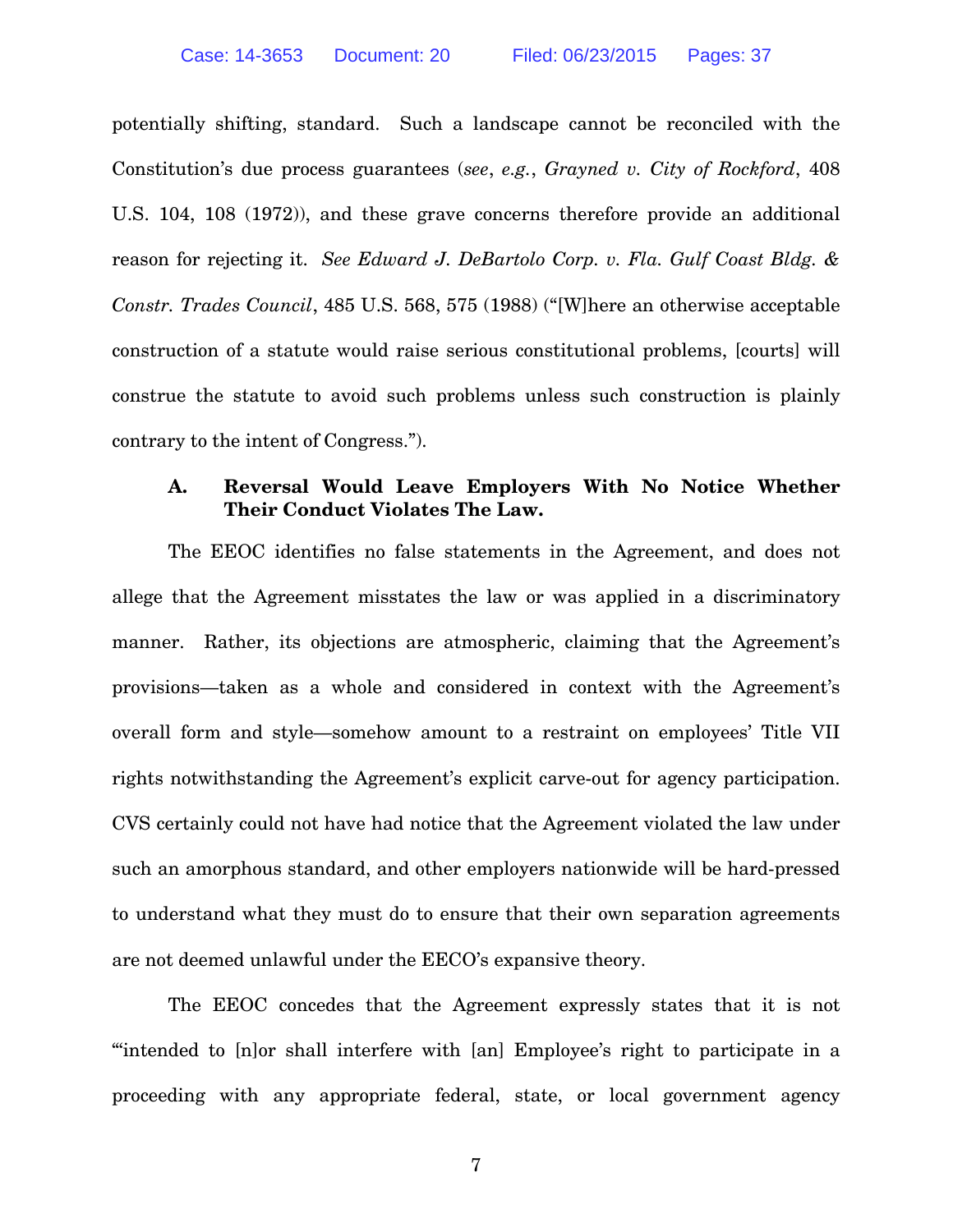enforcing antidiscrimination laws," and that it does not include "any rights that [an] Employee cannot lawfully waive.'" EEOC Br. 43-44 (quoting A-18 (Agreement ¶¶ 7-8)). Yet the EEOC's complaint faults CVS for not *repeating* these caveats (which were not required in the first instance). *See* A-13 (Compl. ¶ 8(f)) (describing "participat[ion]" provision as a "single qualifying sentence that is not repeated anywhere else in the Agreement"). In its brief in this Court, the EEOC characterizes the paragraphs containing language releasing CVS from all legally releasable claims (A-18 (Agreement ¶¶ 7-8)) as hopelessly muddled, and "readily and reasonably confus[ing] … [to] a non-attorney CVS employee." EEOC Br. 43-44. A plain reading of these paragraphs, however, reveals that they begin by listing the rights employees give up, and end with explicit language making clear that employees are *not* barred from cooperating with the EEOC. It is hard to guess what more the EEOC wants CVS to do beyond excluding general releases from its separation agreements—an approach the EEOC could not defend if it argued for it directly. *See*, *e.g.*, *EEOC v. Allstate Ins. Co.*, 778 F.3d 444, 449 (3d Cir. 2015).

More generally, the EEOC takes issue with the Agreement's length and formatting, emphasizing in its complaint that the Agreement is "*five-page[s]*" and "*single spaced*." A-11 (Compl. ¶ 8) (emphases in original). It takes the same tack here, insisting that the Agreement is suspect because it "is five pages long, singlespaced, in a small font, and drafted entirely in 'legalese.'" EEOC Br. 42. From the very outset of this case, as evidenced by its public statements, the EEOC's concerns have been editorial, focusing on form and format over substance. *See* Press Release,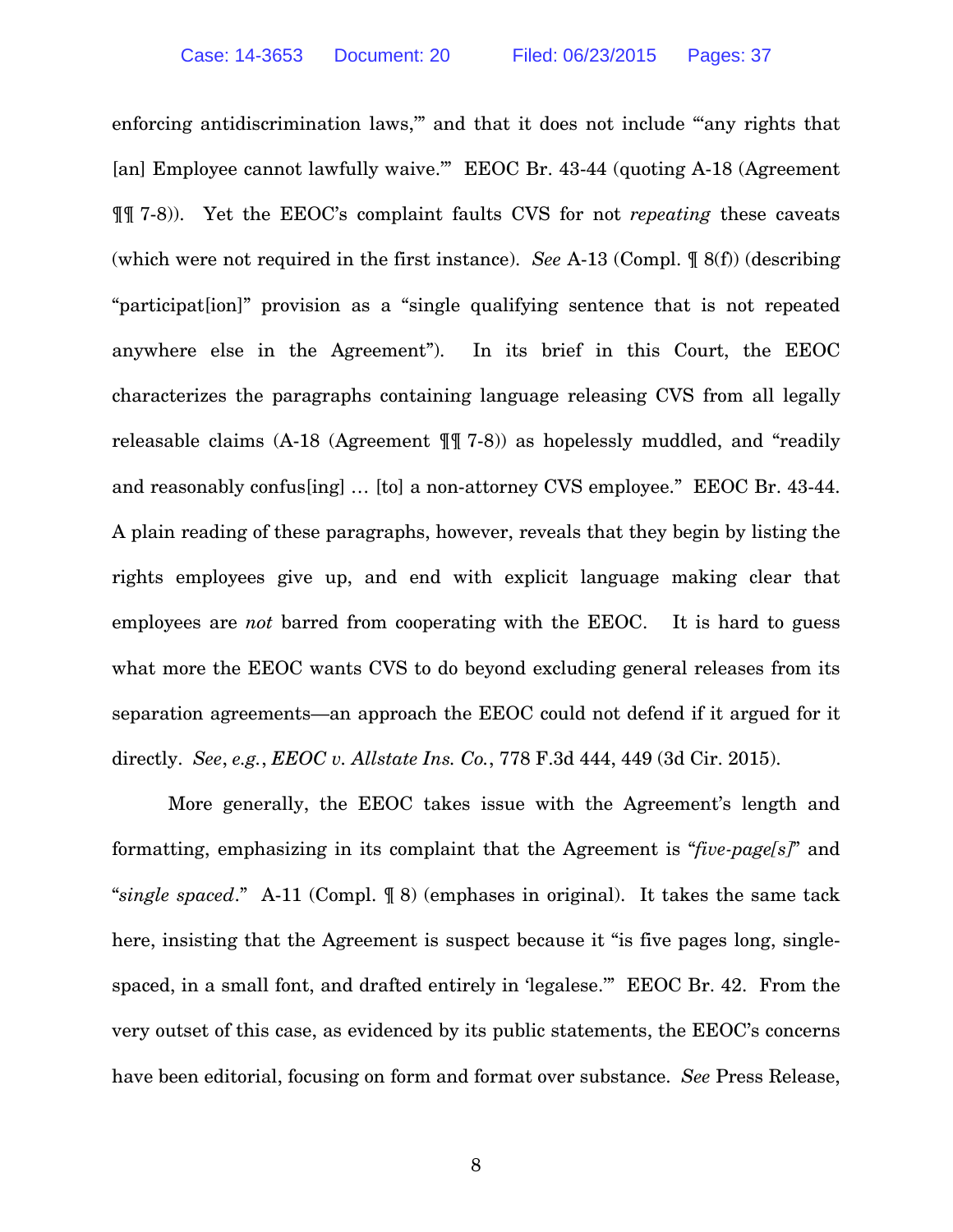EEOC, EEOC Sues CVS to Preserve Employee Access to the Legal System (Feb. 7, 2014), *available at* http://eeoc.gov/eeoc/newsroom/release/2-7-14.cfm (in press release issued same day it filed suit, EEOC accused CVS of using "an overly broad severance agreement set forth in five pages of small print").

A five-page, single-spaced separation agreement is fairly typical of standard industry practice and is not unusual or coercive. Separation agreements often cover substantial ground in order to protect both the employer *and* the employee. For instance, the Agreement sets out the amount and terms of the employee's severance payments, employer-subsidized health insurance, and employer-provided outplacement assistance, as well as delineates time periods for the employee to consult with counsel, consider the agreement, and, if the employee chooses, revoke the agreement after signing. A-17-18 (Agreement  $\P$  $[$  $]$   $[$ 2-3, 5, 10-11). These provisions and the rest of the Agreement are written in plain English and set off by numbered paragraphs with bold, underlined headings. This Agreement does not contain a single footnote, much less fine print.

There is no statutory or regulatory basis for the EEOC to object to a separation agreement on the basis of its number of pages, size of print, or formatting. In the six pages of its brief devoted to parsing the Agreement's typesetting and wording, the EEOC cites just one case, and that in a footnote addressing a tangential point. EEOC Br. 42-47 & n.12. In fact, the EEOC *concedes* that there is no precedent supporting its interpretation of Title VII, and consequently relies on courts' interpretations of the materially different National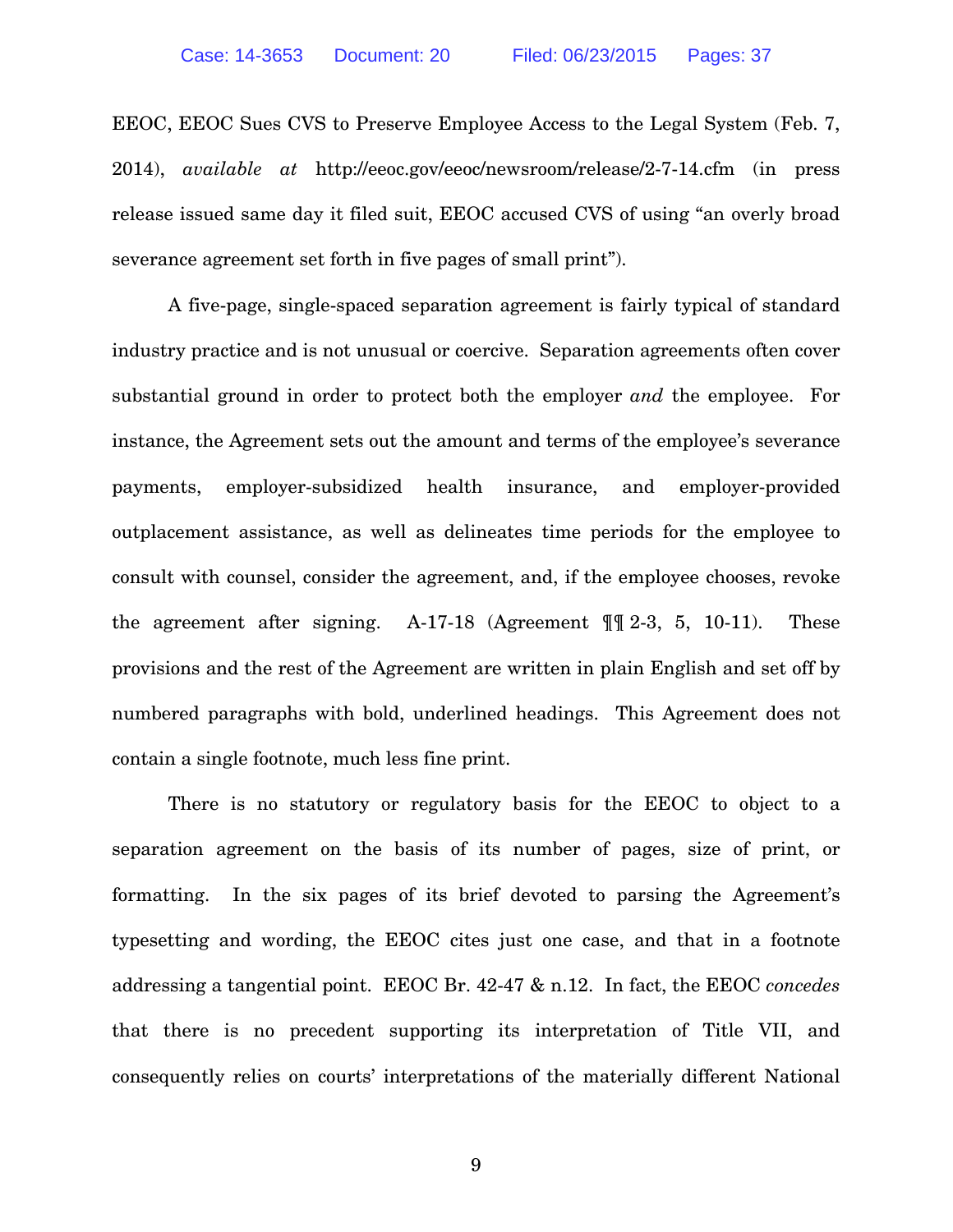Labor Relations Act (*id.* at 47-48), and separation agreements that explicitly purported to prohibit employees from filing charges with the EEOC or cooperating voluntarily with an EEOC investigation (*see*, *e.g.*, *EEOC v. Astra USA, Inc.*, 94 F.3d 738, 741 (1st Cir. 1996); CVS Br. 20). The former CVS employee whose complaint to the EEOC initiated this litigation clearly had no trouble understanding that the separation agreement did not preclude her from complaining to the EEOC. *Infra* p. 12. It is the EEOC—and the EEOC alone—that finds certain statements in the Agreement "extremely troubling." EEOC Br. 47. Without any relevant legal support, the EEOC's novel legal theory must fail. The Due Process Clause guarantees that legal sanctions hinge on violation of a defined law, not on a difference of opinion regarding a document's length, formatting, or wording. *See Grayned*, 408 U.S. at 108.

The EEOC's lack of support for its theory here is especially significant because Congress has demonstrated that it knows how to dictate standards for valid employment waivers, as well as how to delegate such authority to an agency in other contexts, and yet it did not do so here. In the Older Workers Benefit Protection Act ("OWBPA"), for example, Congress included detailed requirements and specific language that must be included before an employee will be held to have "knowing[ly] and voluntar[ily]" waived rights under the Age Discrimination in Employment Act ("ADEA"). 29 U.S.C. § 626(f)(1) (waivers must, for example, advise employees "to consult with an attorney prior to executing an agreement," and provide a three-week period "within which to consider the agreement," then another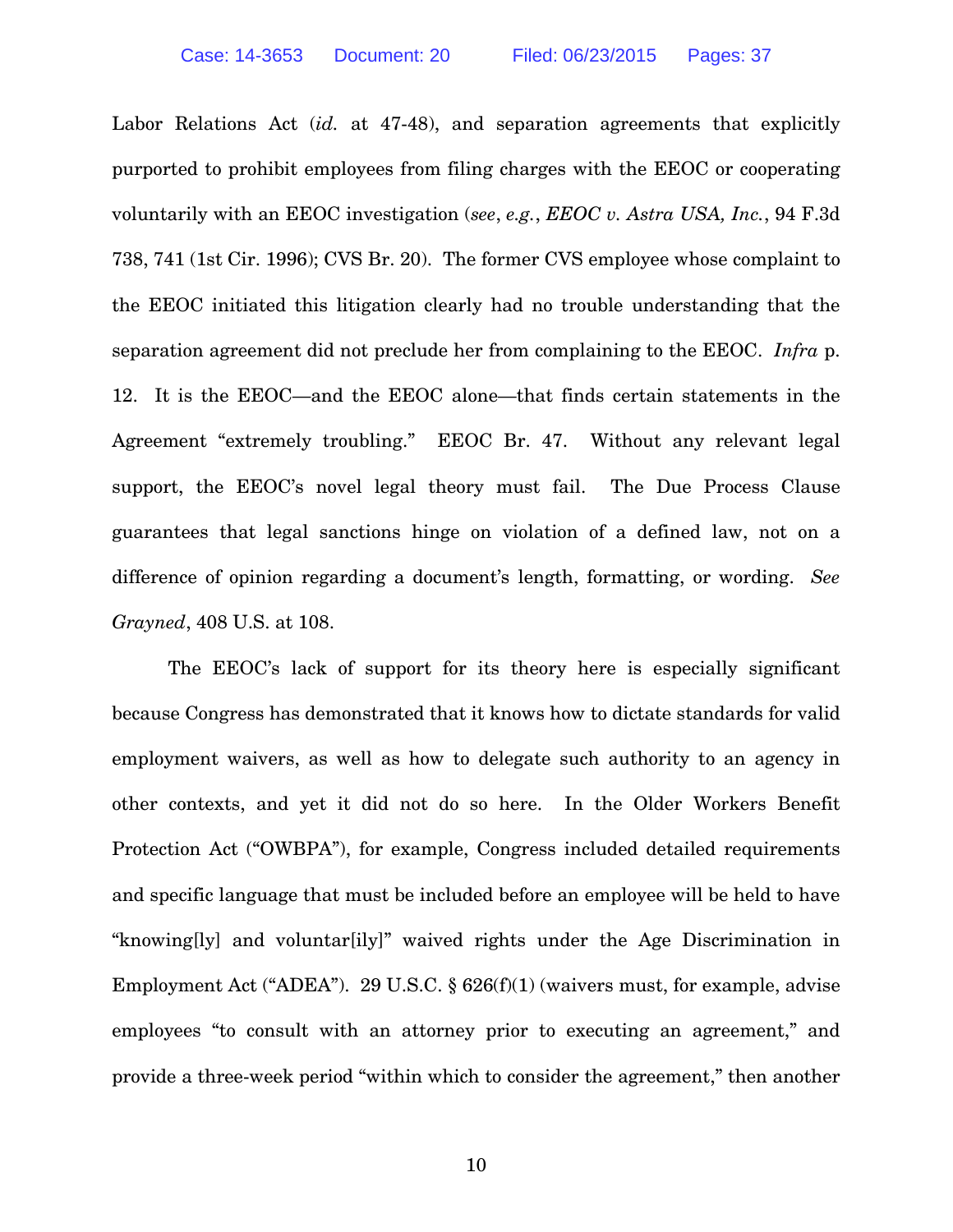week in which "the individual may revoke the agreement"). Congress did not set such requirements for Title VII waivers, nor did it grant the EEOC authority to mandate such minutiae as an agreement's length and font size. *See Smith v. City of Jackson*, 544 U.S. 228, 240 (2005) (holding that "textual differences between the ADEA and Title VII" mandate different interpretations).

Moreover, congressional or agency rules dictating the content of employment waivers would not in and of themselves be sufficient to render these rules separately actionable by the EEOC as an affirmative Title VII violation. The OWBPA's requirements, for example, simply "govern[] the effect under federal law of waivers or releases" on age discrimination claims. *Oubre v. Entergy Operations, Inc.*, 522 U.S. 422, 427 (1998). Courts almost uniformly interpret this rule to mean that noncompliance is a "shield for plaintiffs … when an employer invokes the waiver as an affirmative defense," not "swords that provide plaintiffs with an independent cause of action for affirmative relief." *Whitehead v. Okla. Gas & Elec. Co.*, 187 F.3d 1184, 1191 (10th Cir. 1999). A ruling in favor of the EEOC would create the odd situation of judicially grafting an implicit cause of action onto Title VII regarding content and style of separation agreements where none exists to enforce explicit standards elsewhere.

The EEOC addresses these critical due process concerns regarding notice with a cursory, two-paragraph response at the end of its brief. EEOC Br. 51-52 ("[T]he appropriate standard to apply in determining liability is an objective one: whether CVS's use of the challenged provisions in the [Agreement] 'well might have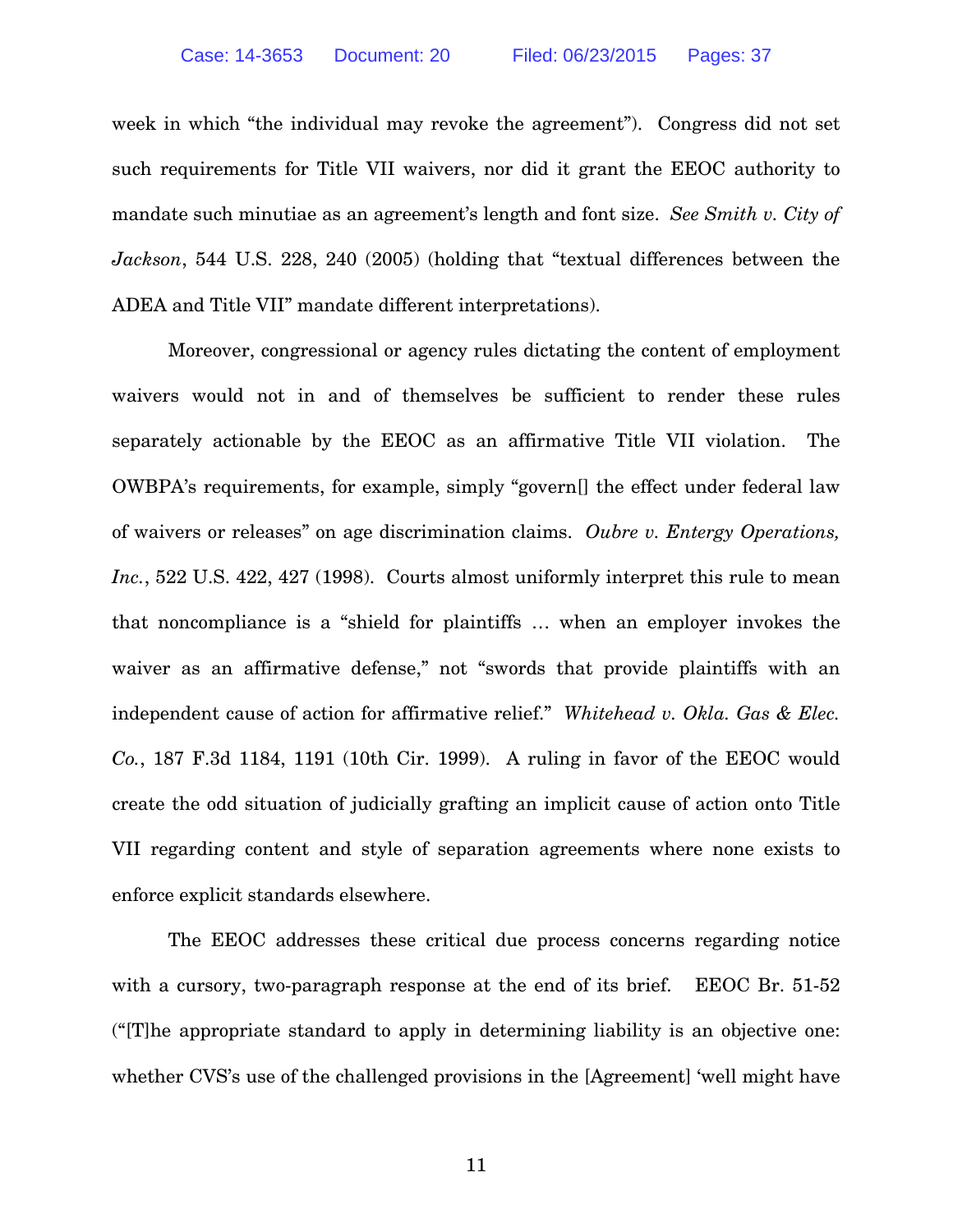dissuaded a reasonable worker from making or supporting a charge of discrimination.'" (quoting *Burlington N. & Santa Fe Ry. Co. v. White*, 548 U.S. 53, 68 (2006))). The EEOC, however, ignores that this "reasonable worker" standard applies in the context of *retaliation* claims (*see Burlington*, 548 U.S. at 67-68), not to any freestanding conduct that the EEOC might deem to interfere with Title VII. Even within the area of statutorily enumerated retaliation claims, the Supreme Court still insists that the "reasonable worker" standard be strictly enforced to ensure that employers are held liable for *actual* violations of Title VII only, not for "minor annoyances" or violating a "general civility code for the American workplace." *Id.* at 68 (citation omitted).

In any event, the facts of this case do not provide a plausible basis to conclude that a reasonable worker would have been dissuaded from exercising his or her right to file a charge with the EEOC after signing the Agreement. The EEOC alleged no examples of employees who were scared off, and the only employee the record discusses was indisputably *not* discouraged. Tonia Ramos signed the Agreement, then "[s]oon thereafter" "filed a charge with [the] EEOC alleging that CVS terminated her due to her sex and race." A-2 (Decision at 2). Indeed, the only reason the EEOC learned about the Agreement was because Ramos filed ultimately unsuccessful claims with the agency. EEOC Br. 3. The fact that Ramos was not deterred from filing a claim with the EEOC by any language in the Agreement undermines the EEOC's premise that a reasonable worker would have been too confused or threatened by the Agreement to do just that.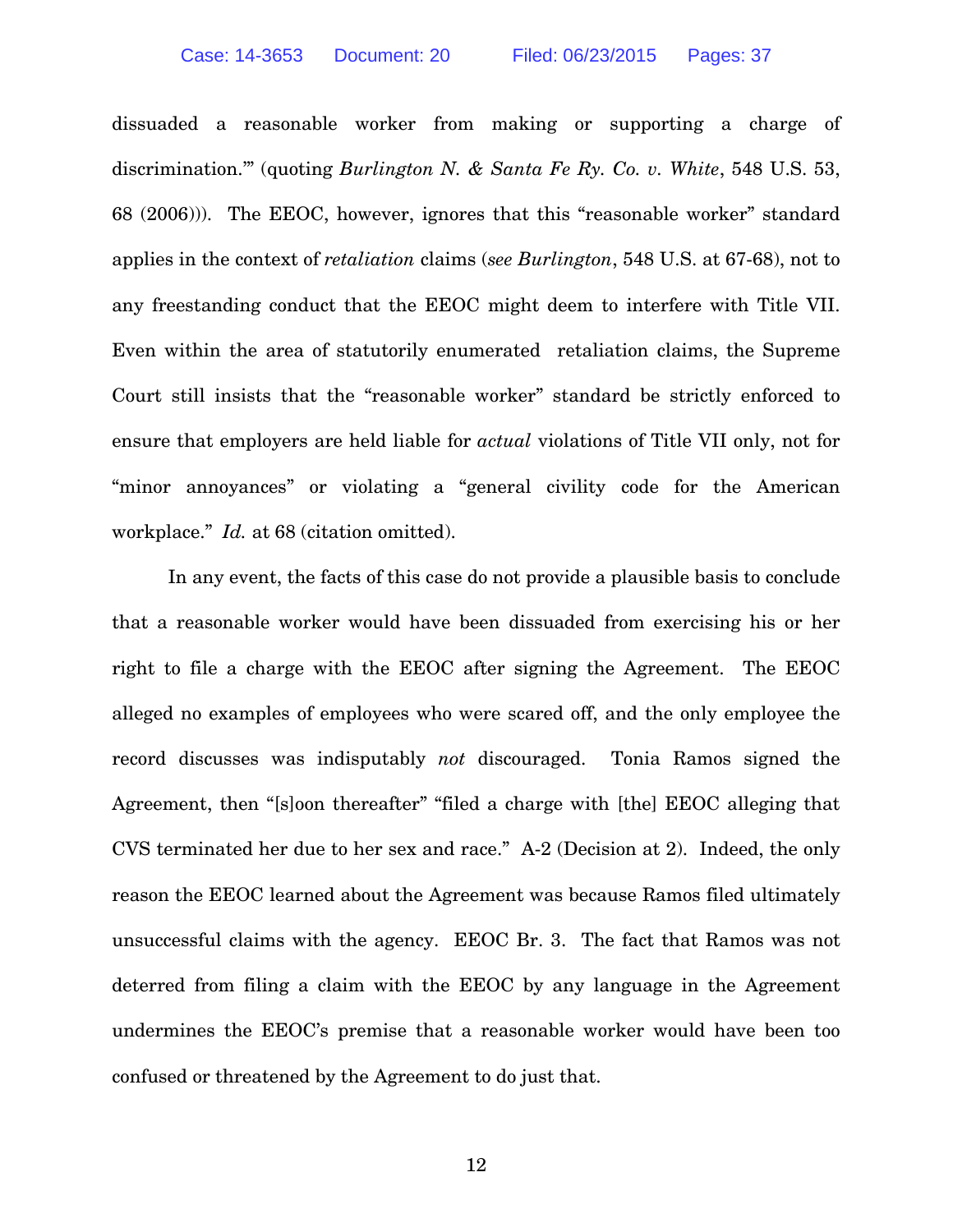Finding that a five-page separation agreement containing protections and benefits for employees and employers could render involuntary the signature of a competent adult—much less one who had three weeks to consider the Agreement's terms and consult with counsel, and an extra week to revoke the agreement (A-18 Agreement ¶ 11)—would uproot well-established principles of contract law and call into doubt a host of routine agreements made every day by countless employees, consumers, and other parties. *See*, *e.g.*, *Bess v. DirecTV, Inc.*, 381 Ill. App. 3d 229, 240 (2008) (no procedural unconscionability from contract's length or formatting where contracting party could "locate, read, [and] understand" provisions in question); 12 Ill. Law & Prac. Contracts § 59 (same). The EEOC proceeds on the assumption that Title VII includes a right for employees not to be confused by the terms of the contracts they sign. This novel protection is nowhere to be found in the statute, and would conflict with the rule that parties are presumed to have read and understood the agreements they sign. Absent allegations of duress or undue influence—which the EEOC does not make—"[c]ompetent adults are bound by such documents, read or unread." *Hill v. Gateway 2000, Inc.*, 105 F.3d 1147, 1149 (7th Cir. 1997); *see also*, *e.g.*, *Golden v. McDermott, Will & Emery*, 299 Ill. App. 3d 982 (1998) (enforcing severance agreement releasing "any and all claims," known or unknown, despite duress allegations); *Breckenridge v. Cambridge Homes, Inc.*, 616 N.E. 2d 615 (Ill. App. Ct. 1993). Even the heightened protections safeguarding First Amendment speech rights do not require that legislation be so carefully drafted that no individual could be confused about its scope, just that laws be "'readily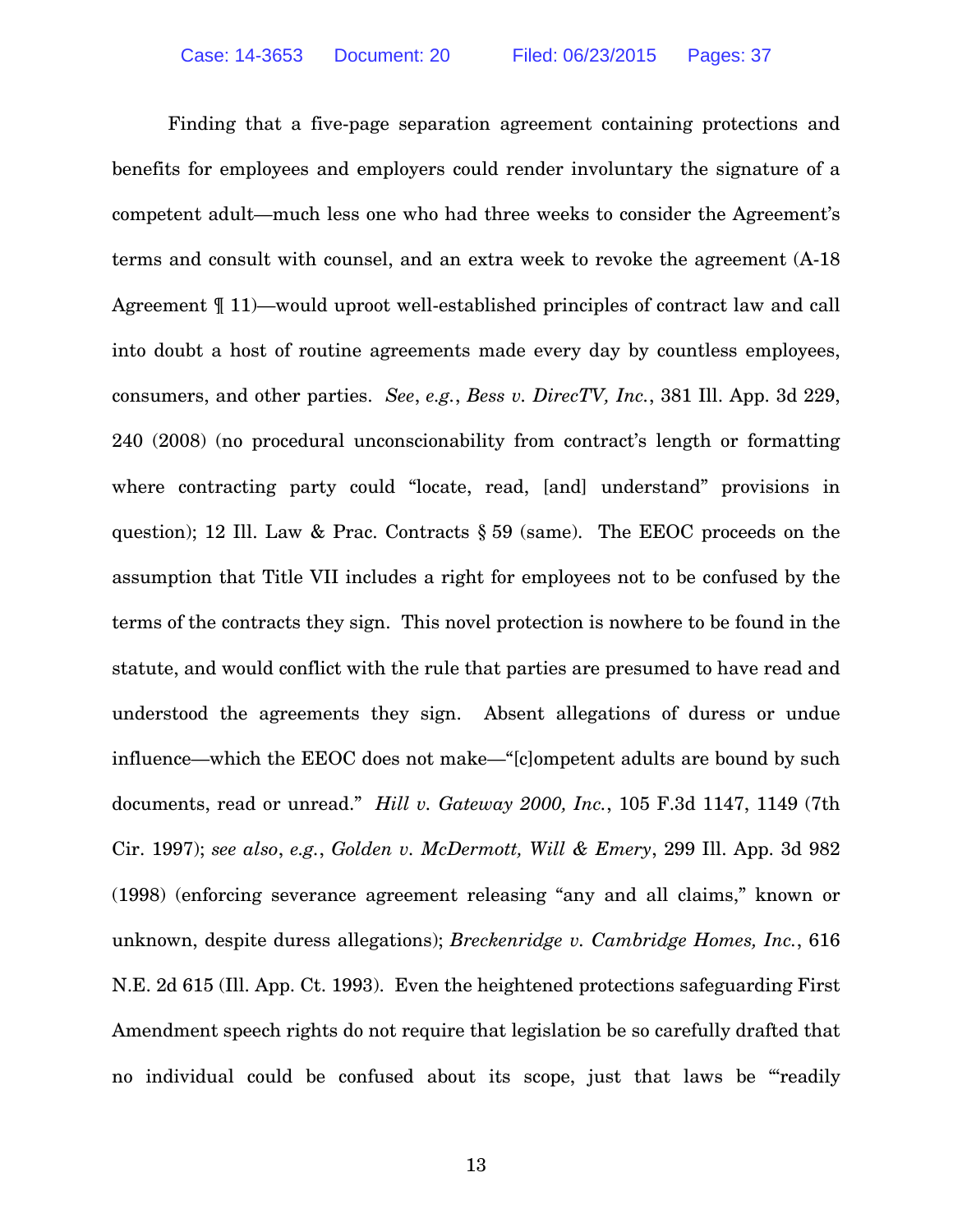susceptible'" to an interpretation leaving open sufficient avenues for protected speech. *Virginia v. Am. Booksellers Ass'n, Inc.*, 484 U.S. 383, 397 (1988). Here outside the realms of both constitutional mandate and statutory text—the Agreement's explicit caveats making clear that it does not take away employees' rights to participate in agency proceedings far surpass this requirement.

### **B. The EEOC's Extra-Statutory Standard Would Invite Arbitrary Enforcement.**

Further compounding the significant due process notice concerns, the EEOC would replace the prevailing rule in favor of enforcing private severance agreements with undefined, subjective standards that will lead to arbitrary enforcement. Yet "[i]t is a basic principle of due process" that a law is impermissibly void "if its prohibitions are not clearly defined," lest the law "trap the innocent by not providing fair warning" or fail to provide regulated parties with a "reasonable opportunity to know what is prohibited, so that [they] may act accordingly." *Grayned*, 408 U.S. at 108. "[L]aws must provide explicit standards for those who apply them" to avoid the need for "ad hoc and subjective" decisions, "with the attendant dangers of arbitrary and discriminatory application." *Id.* at 108-09; *see also*, *e.g.*, *Smith v. Goguen*, 415 U.S. 566, 572-73 (1974) (due process vagueness doctrine "incorporates notions of fair notice or warning" and requires "reasonably clear guidelines" for those who enforce and interpret the law); *Hegwood v. City of Eau Claire*, 676 F.3d 600, 603 (7th Cir. 2012) (same).

The EEOC would have this Court circumvent these principles by invalidating the Agreement under Title VII, but without "provid[ing] meaningful standards to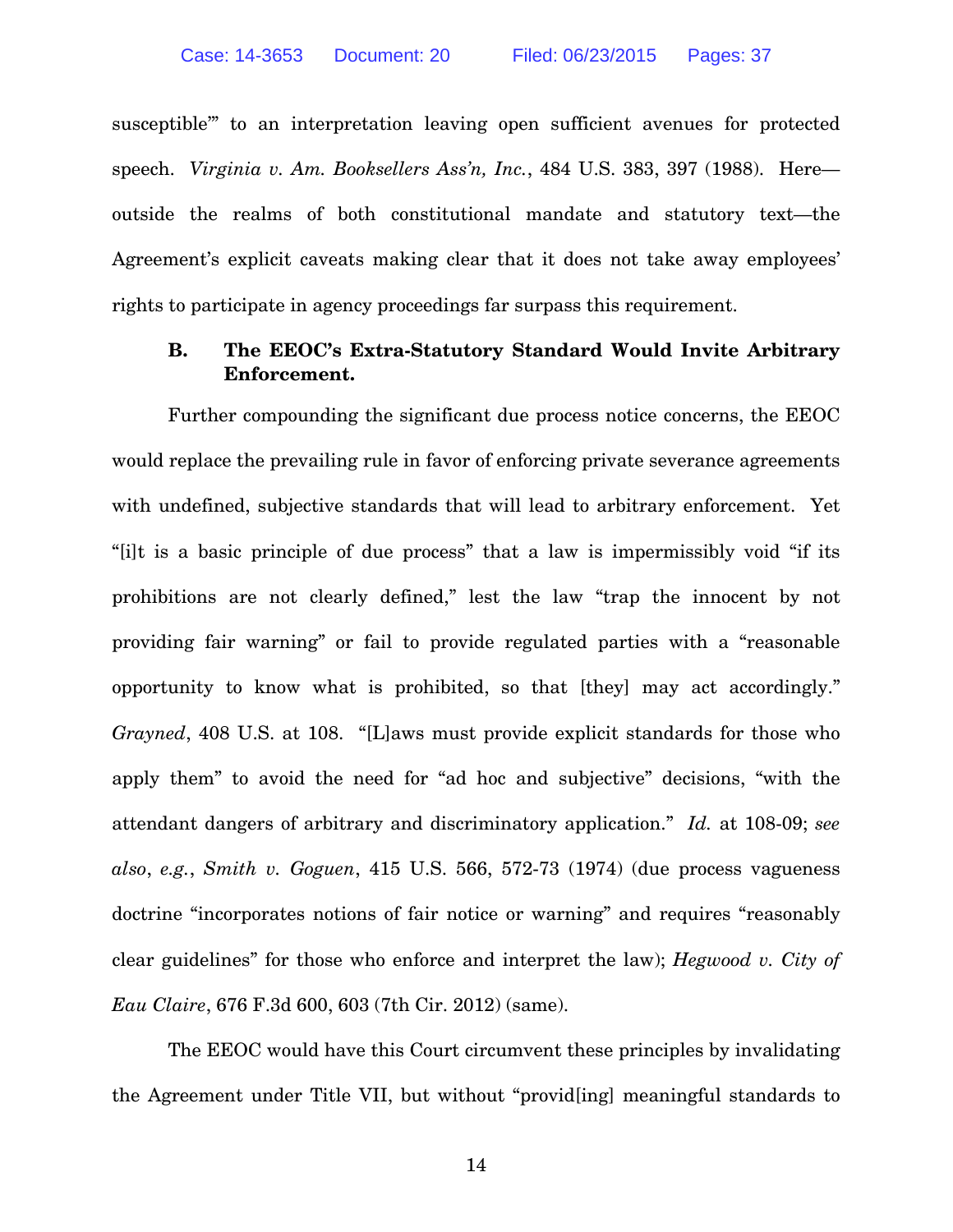guide the application" of its theory going forward. *Pac. Mut. Life Ins. Co. v. Haslip*, 499 U.S. 1, 44 (1991). A fair reading of the complaint and the EEOC's brief leaves the precise nature of the EEOC's objections unclear, forcing CVS and other employers to guess at what a permissible separation agreement might look like. For example, would the Agreement satisfy the EEOC's objections if it were reprinted in 14-point font and double-spaced or if CVS eliminated several provisions to make it fit onto three pages instead of five? Would CVS have been safe setting off the agency participation provision in a separate paragraph rather than at the end of the paragraph where it is now, or repeating it on each page? Or, does the Agreement fail EEOC scrutiny based on an unexplained combination of factors?

The need to avoid ad hoc enforcement standards is especially warranted here because the EEOC's entire theory is predicated on a novel reading of Section 707(a) that would unmoor pattern or practice liability from violations of the specific, defined rights that Title VII protects: to be free from discrimination and retaliation. The EEOC thus seeks not only to unwind the predictable application of the current regime, but also to replace it with nothing more than amorphous, extra-statutory objections to tone or style. There is no limiting principle to the EEOC's new approach, which would make it impossible for employers to ensure that future agreements conform to the law—or have any confidence that the EEOC will not change its undefined test in the future.

Due process requires more. It disserves both employers and employees to inject uncertainty into whether, and on what terms, separation agreements might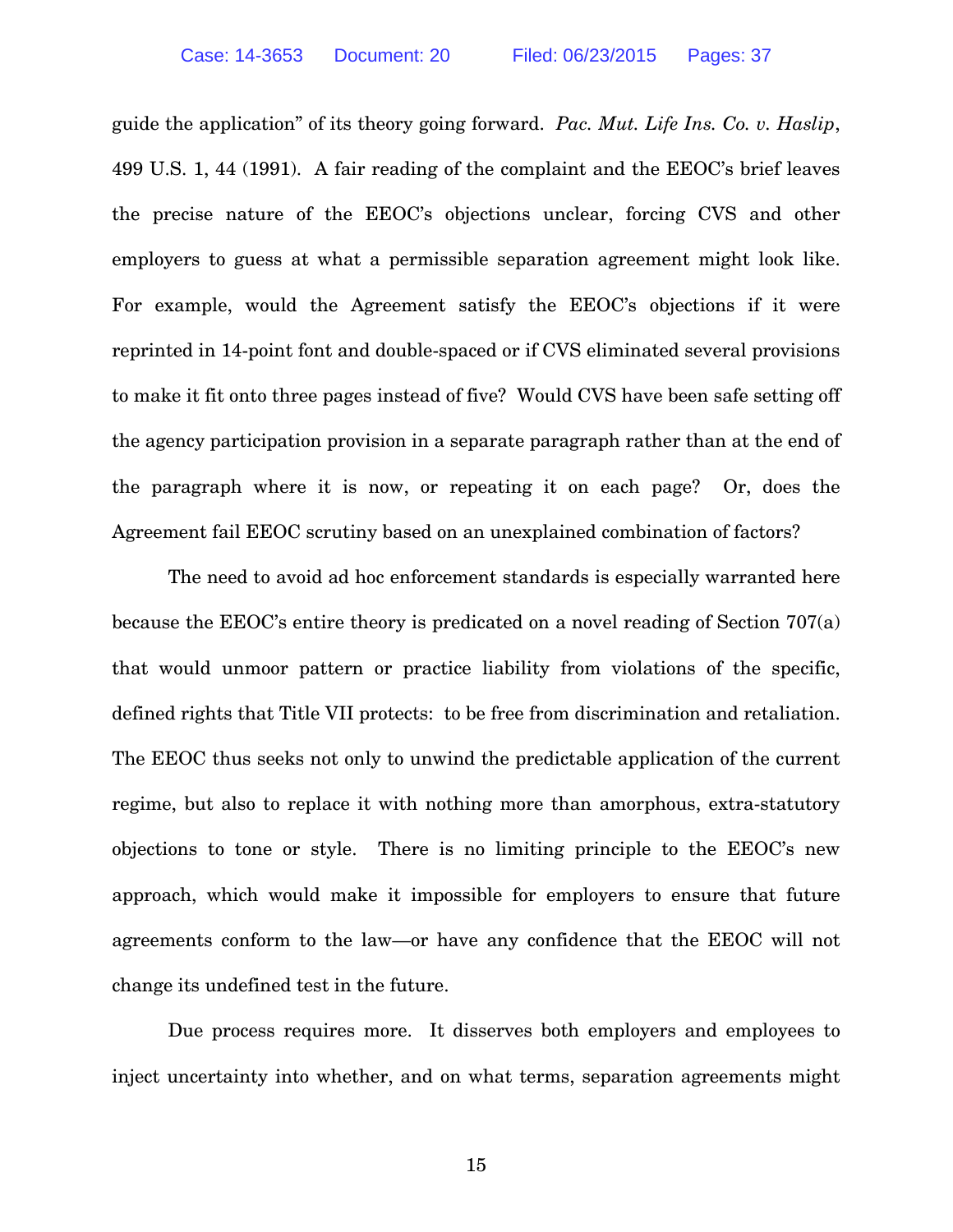be enforced. The lack of fair notice and potential for arbitrary enforcement that the EEOC's position would create are thus further reasons to reject it. *See Edward J. DeBartolo Corp.*, 485 U.S. at 575.

#### **III. The Agreement Does Not Violate Title VII.**

The Agreement contains unremarkable provisions substantially similar to those in agreements that countless retailers and other employers use every day, to the benefit of departing employees and employers alike. The EEOC argues that merely *offering* such an agreement constitutes a pattern or practice of resistance to Title VII. Adopting this theory would work a sea change in employment law wholly unjustified by either Title VII's text or governing precedents, with detrimental consequences for industries and employees nationwide that rely on the common tool of standard-form separation agreements.

### **A. The Agreement Explicitly Informs Employees Of Their Right To Participate In Agency Investigations.**

Even if this Court were to stretch existing precedent to find that offering a standard-form separation agreement could somehow constitute a pattern or practice of Title VII violations—which it cannot (*infra* Part III.B.)—the express terms of the Agreement make clear that *this* severance program would not approach that level.

As described above, the Agreement includes the caveat that its generalrelease provision does not apply to rights the employee cannot lawfully waive, and that "nothing" in it precludes the employee from "participat[ing] in" or "cooperating with" agency proceedings. A-18 (Agreement  $\P\P$  7-8). This express carve-out for participation in EEOC (and other agencies') investigations applies regardless of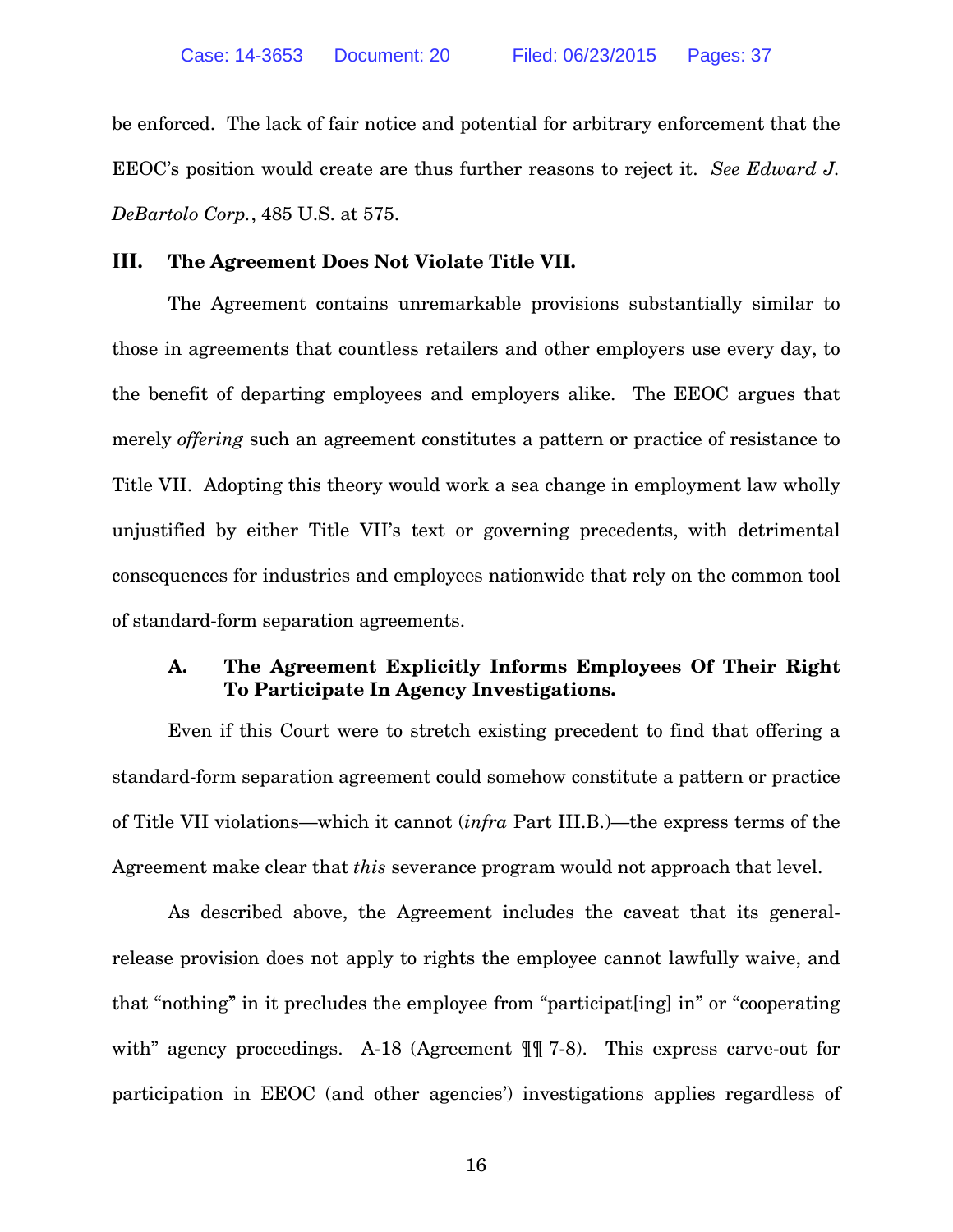whether the employee or agency initiates the proceedings. As the district court explained, using the term "participate"—which means "to be involved with others in doing something and to take part in an activity … with others"—makes the breadth of this carve-out plain. A-4-5 (Decision at 4-5 n.3 (citation and internal quotation marks omitted)); *see also id.* ("It is not reasonable to construe 'the right to participate in a proceeding with any appropriate federal … agency' to exclude the right of the employee from filing an EEOC charge." (citation omitted)).

The Agreement's language thus goes out of its way to allow for cooperation with the EEOC. Courts overwhelmingly have favored mutually agreed upon separation agreements, and even have held that Title VII is not violated by an agreement that *misstates* the law. *EEOC v. Cognis Corp.*, 2012 WL 1893725, at \*6- \*7 (C.D. Ill. May 23, 2012) (provision "threaten[ing] termination if an employee took statutorily protected activity" was "void" as against public policy, but did not violate Title VII). It follows *a fortiori* that CVS did not violate Title VII by surpassing its minimum obligations and expressly and accurately informing employees of their non-released rights and allowing for cooperation with the EEOC. *See Ribble v. Kimberly-Clark Corp.*, 2012 WL 589252, at \*8 (E.D. Wis. Feb. 22, 2012) (agreement "could have more explicitly stated" that employee "retains the right to file a charge with the EEOC, [but] such specificity is not required").

Indeed, in this respect the Agreement is at least as protective of employees' rights as the sample separation agreement on the EEOC's own website. That sample agreement suggests a provision excepting "claims that cannot be released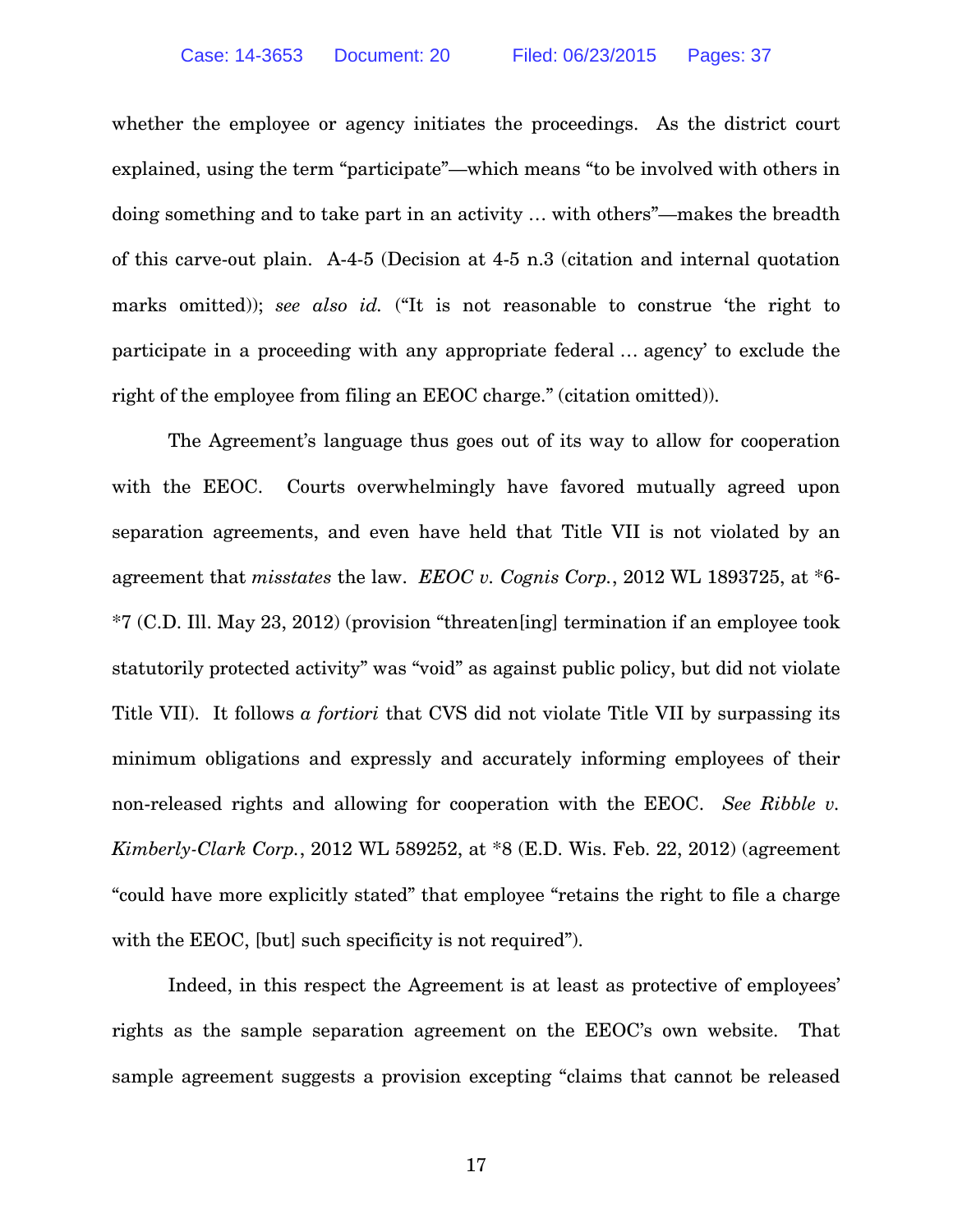under applicable law"—just like paragraph 7 of the Agreement—but it does not include a provision comparable to paragraph 8's statement about the right to participate in agency proceedings. *See* EEOC, *Understanding Waivers of Discrimination Claims In Employee Severance Agreements* App. B, *available at* http://www.eeoc.gov/policy/docs/qanda\_severance-agreements.html#B. The EEOC tries to explain away its sample agreement by noting that it is two pages long and "nowhere mentions agency proceedings or cooperation." EEOC Br. 44 n.11. Yet, the Commission cannot explain how the mere addition of three pages can transform language endorsed by the agency into a pattern or practice of violating federal law. Equally puzzling is the EEOC's failure to explain why remaining silent about an employee's right to participate in agency proceedings is preferable to an express statement informing employees that signing a separation agreement cannot waive their right to do so.

Moreover, the Agreement's "participation" carve-out is materially identical to language the EEOC *approved* when resolving a similar lawsuit. *See* Consent Decree 4, *EEOC v. Eastman Kodak*, No. 06-cv-06489 (W.D.N.Y. Oct. 11, 2006) (requiring future releases to include caveat that "[n]othing in this Agreement shall be construed to prohibit you from filing a charge with or participating in any investigation or proceeding conducted by the EEOC or a comparable state or local agency"). Now, the EEOC highlights the Agreement's length and use of "legalese" (EEOC Br. 42), but the *Kodak* consent decree is tellingly silent about page limits for future agreements, and merely requires inclusion of an additional paragraph with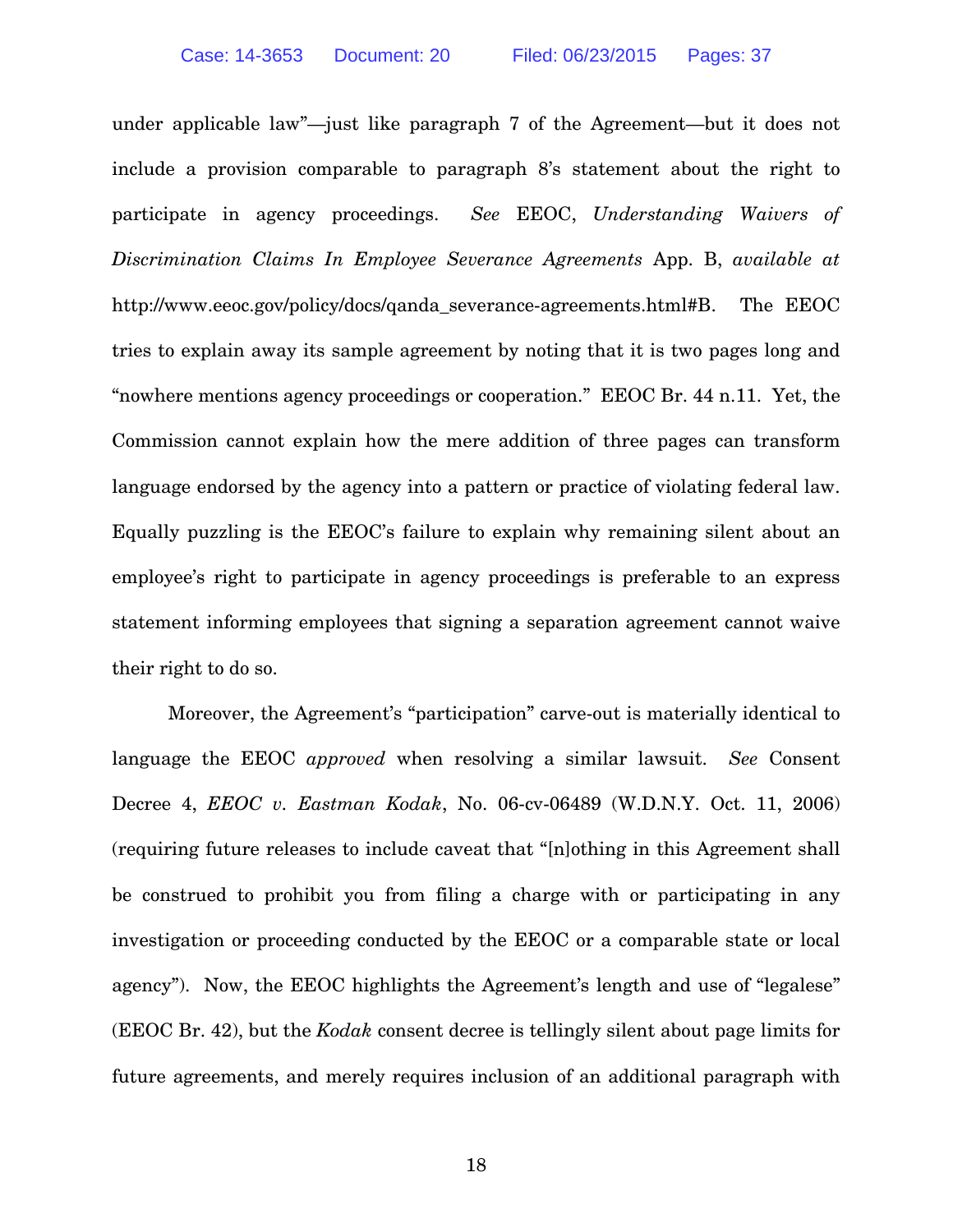prose of equivalent formality to the Agreement's. Consent Decree at 3 ("Except as described below, you agree and covenant not to file any suit, charge or complaint against Releasees in any court or administrative agency, with regard to any claim, demand, liability or obligation arising out of your employment with Kodak or separation therefrom. ..." (internal quotation marks omitted)).

Finally, undermining the EEOC's theory that employees could be misled, the Agreement contains several provisions specifically designed to ensure that employees fully understand and voluntarily accept its terms. These provisions contain explicit language about the rights employees retain. Consistent with the EEOC's more stringent regulations for knowing and voluntary releases under the OWBPA (*see* 29 C.F.R. § 1625.22), employees are advised to consult with an attorney before signing and given three weeks in which to seek outside advice and otherwise consider the Agreement. Even after signing the Agreement, employees are given another week to further consider the Agreement and, if they so choose, to revoke it. A-18 (Agreement ¶¶ 10-11). Ruling for the EEOC would make this Court the first ever to find a Title VII violation hidden within an agreement that expressly highlights an employee's right to participate in agency investigations *and* contains procedural protections beyond the minimum legal requirements to ensure that employees enter into the agreement knowingly and voluntarily.

### **B. Offering Employees A Severance Agreement Does Not Violate Title VII.**

In any event, merely offering severance to an employee, including additional compensation and benefits, in exchange for a release is neither discrimination nor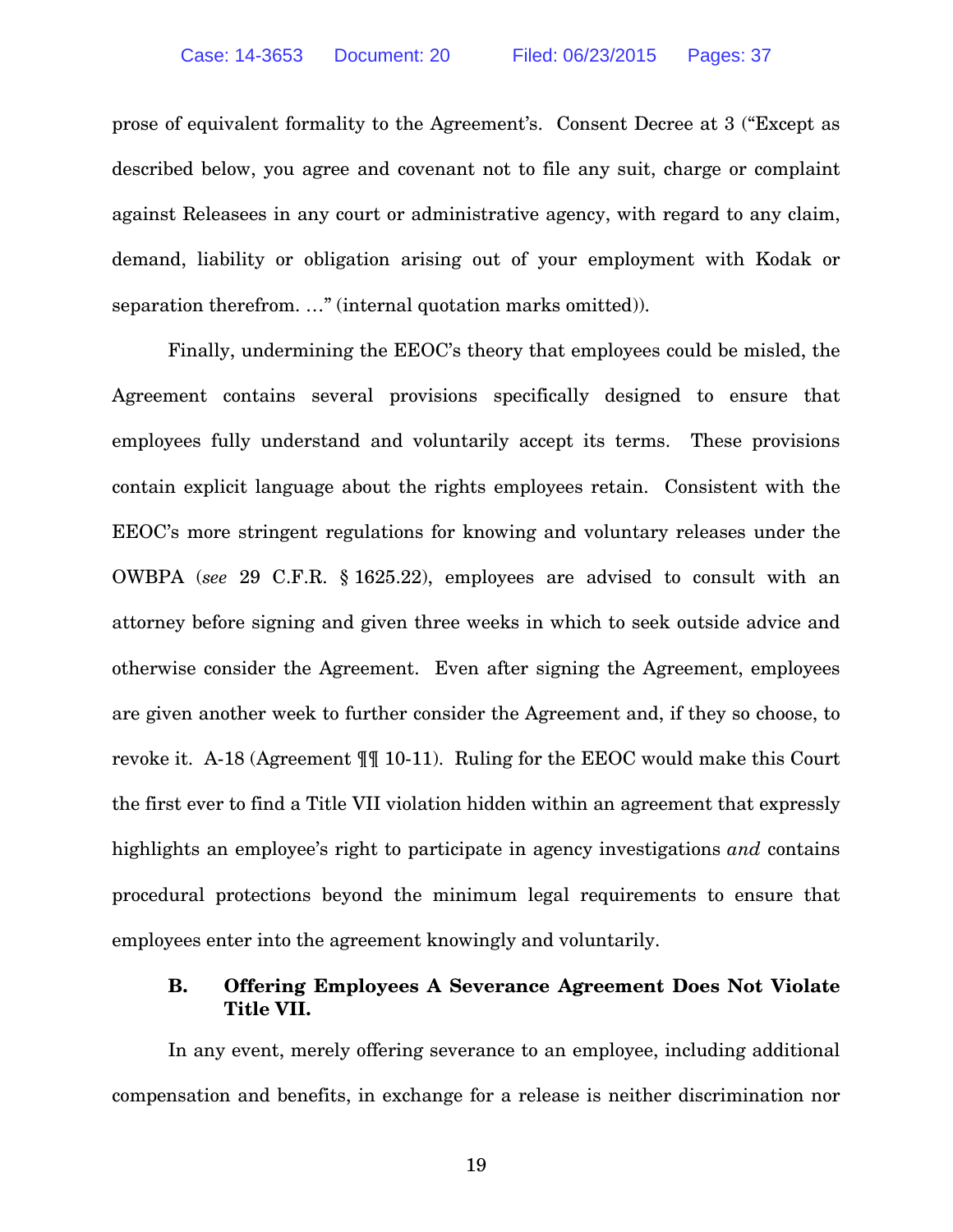retaliation—the only two types of "unlawful employment practices" that Title VII prohibits. *See* 42 U.S.C. §§ 2000e-2, 2000e-3; *EEOC v. SunDance Rehab. Corp.*, 466 F.3d 490, 498 (6th Cir. 2006) (no Title VII violation where employer "engaged in no further action" beyond "offer[ing] a contract"); *Davis v. Precoat Metals*, 328 F. Supp. 2d 847, 852 (N.D. Ill. 2004) ("Offering severance benefits in return for a general release of claims is neither discriminatory nor retaliatory.").

Even directly "condition[ing] severance pay on promises … not to file charges with the EEOC" or "participate in EEOC proceedings" does not, on its own, constitute retaliation. *Sundance*, 466 F.3d at 497, 499, 501; *see also*, *e.g.*, *Allstate Ins. Co.*, 778 F.3d at 452 (finding "no legal authority" for proposition that "denying an employee an unearned benefit on the basis of the employee's refusal to sign a release" is adverse action)*.* To be sure, an overly broad or misleading contract provision may be *unenforceable*, but contract enforceability is irrelevant to Title VII. The cases the EEOC cites (EEOC Br. 39-41) do not suggest otherwise, and those cases that *have* addressed the intersection of contract enforceability with the elements of Title VII reject the EEOC's position. *See*, *e.g.*, *Sundance*, 466 F.3d at 501 (provision barring employee from filing charges with EEOC not retaliation even though it "may be unenforceable").

Instead, a Title VII violation requires allegations that a particular employee suffered discrimination or retaliation—and the EEOC's complaint contains no such allegations. *Cf. EEOC v. Bd. of Governors of State Colls. & Univs.*, 957 F.2d 424 (7th Cir. 1992) (finding retaliation under ADEA where collective bargaining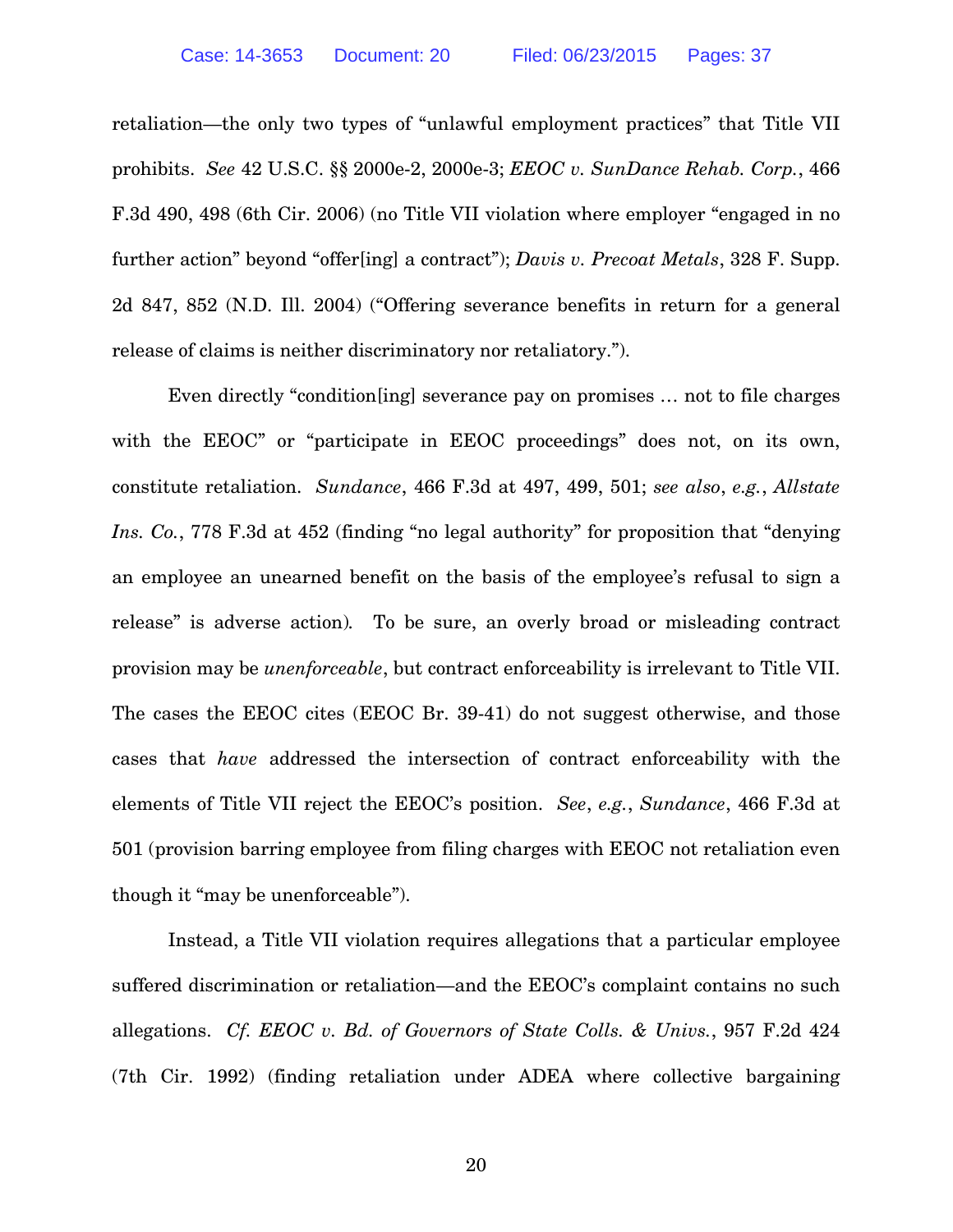agreement authorized employer to stop union grievance procedures if employee filed EEOC charge, *and employer in fact did so*). Therefore, CVS cannot be guilty of a "pattern or practice of resistance to the full enjoyment of any of the rights *secured by this subchapter*" (42 U.S.C. § 2000e-6 (emphasis added)) if nothing in the Agreement is an "unlawful employment practice" under Title VII.

The EEOC concedes (EEOC Br. 26) that the phrase "pattern or practice" is not "a term of art, and the words reflect only their usual meaning." *Int'l Bhd. of Teamsters v. United States*, 431 U.S. 324, 336 n.16 (1977). Accordingly, Section 707(a) does not refer to a distinct type of wrong, but to repeated instances of the same misconduct Title VII outlines elsewhere. Section 707(a) is simply a means of pursuing multiple violations of Title VII in one consolidated proceeding, much like a class action. *Id.* at 360. Just as the class-action mechanism may not be construed to alter parties' substantive rights (*see* 28 U.S.C. § 2072(b); *Garber v. Randell*, 477 F.2d 711, 715 (2d Cir. 1973) (consolidation may not "change the rights of the parties")), the EEOC in a Section 707(a) action bears the burden of showing "a regular practice *of discrimination*." *Int'l Bhd. of Teamsters*, 431 U.S. at 360 (emphasis added); *see also*, *e.g.*, *Arbaugh v. Y & H Corp.*, 546 U.S. 500, 506 n.4 (2006) (same).

In an attempt to further its argument, the EEOC resorts to citing cases of egregious instances of extreme and repeated discrimination (EEOC Br. 23 n.7, 32- 33). These cases are worlds apart from the ordinary business uses of routine separation agreements. *See*, *e.g.*, *United States v. Original Knights of the Ku Klux*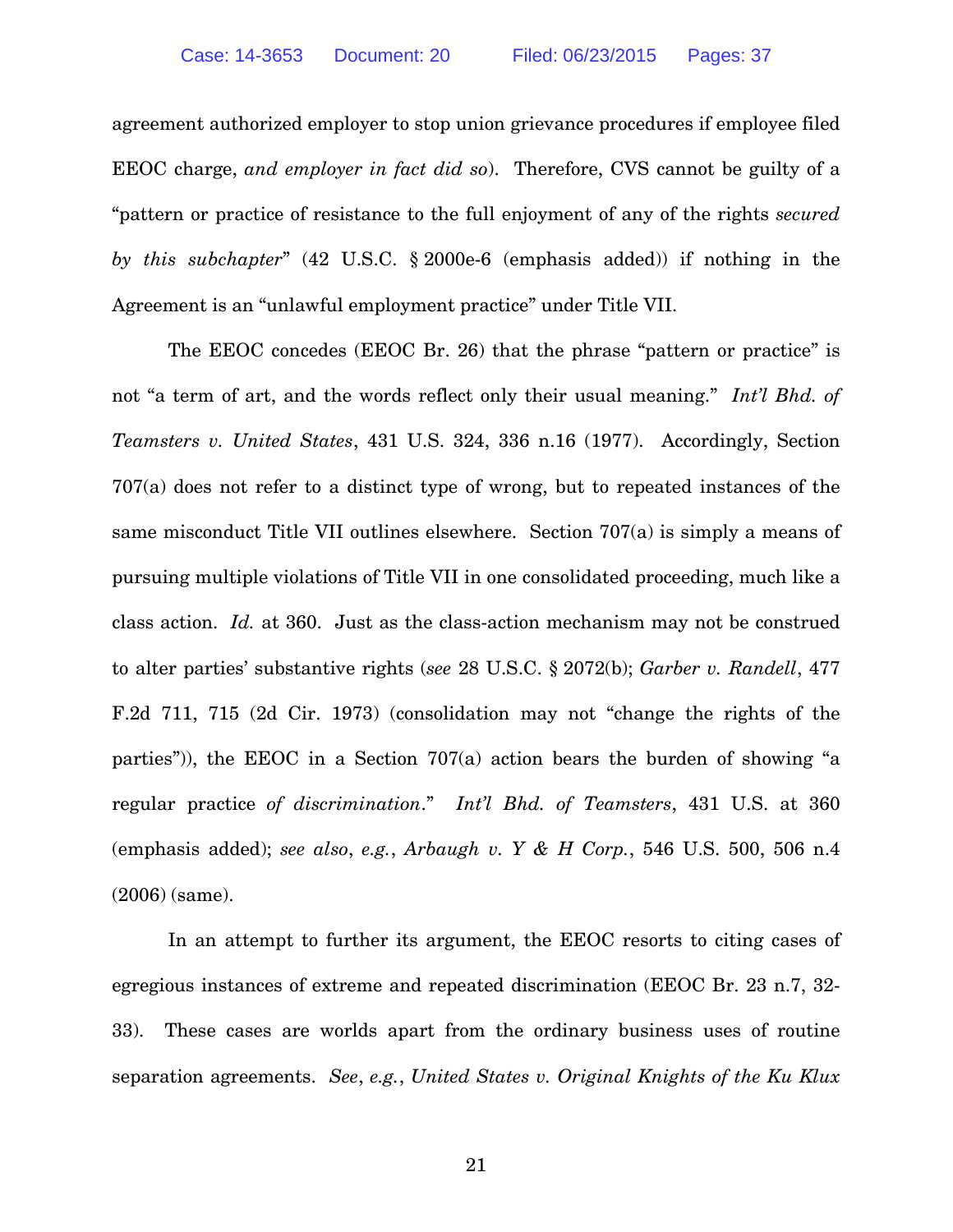*Klan*, 250 F. Supp. 330, 356 (E.D. La. 1965); *United States v. Sampson*, 256 F. Supp. 470, 473-74 (N.D. Miss. 1966). Nothing in these cases suggests that "pattern or practice" liability can be found without any underlying Title VII violations.

### **IV. A Ruling For The EEOC—On Either Substantive Or Procedural Grounds—Would Undermine The Important Goals Underlying Title VII.**

Judgment for the EEOC expanding the settled definition of "pattern or practice" liability would discourage the voluntary resolution of potential postemployment disputes through separation agreements, at great cost to all involved. Ruling for the EEOC that the Commission is not required to engage in conciliation and other statutory pre-suit requirements before initiating this lawsuit would also undermine Title VII's goals of encouraging informal dispute resolution over litigation.

### **A. Separation Agreements Encourage Efficient, Private Dispute-Resolution.**

As detailed more fully above, in exchange for signing a release and waiver of potential employment claims, separation agreements provide extra compensation and benefits for departing employees quickly and efficiently—which can be a significant aid to an unemployed person seeking new employment. Employers, in turn, gain finality instead of the ongoing threat of potential litigation in the months and years after an employee leaves. Even in the typical case where there is no reason to suspect that an employee would sue, employers often prefer an option to trade extra compensation to avoid the potential risk of litigation. *See*, *e.g.*, *Spencer v. Banco Real, S.A.*, 87 F.R.D. 739, 747 (S.D.N.Y. 1980) ("[E]ven if an employer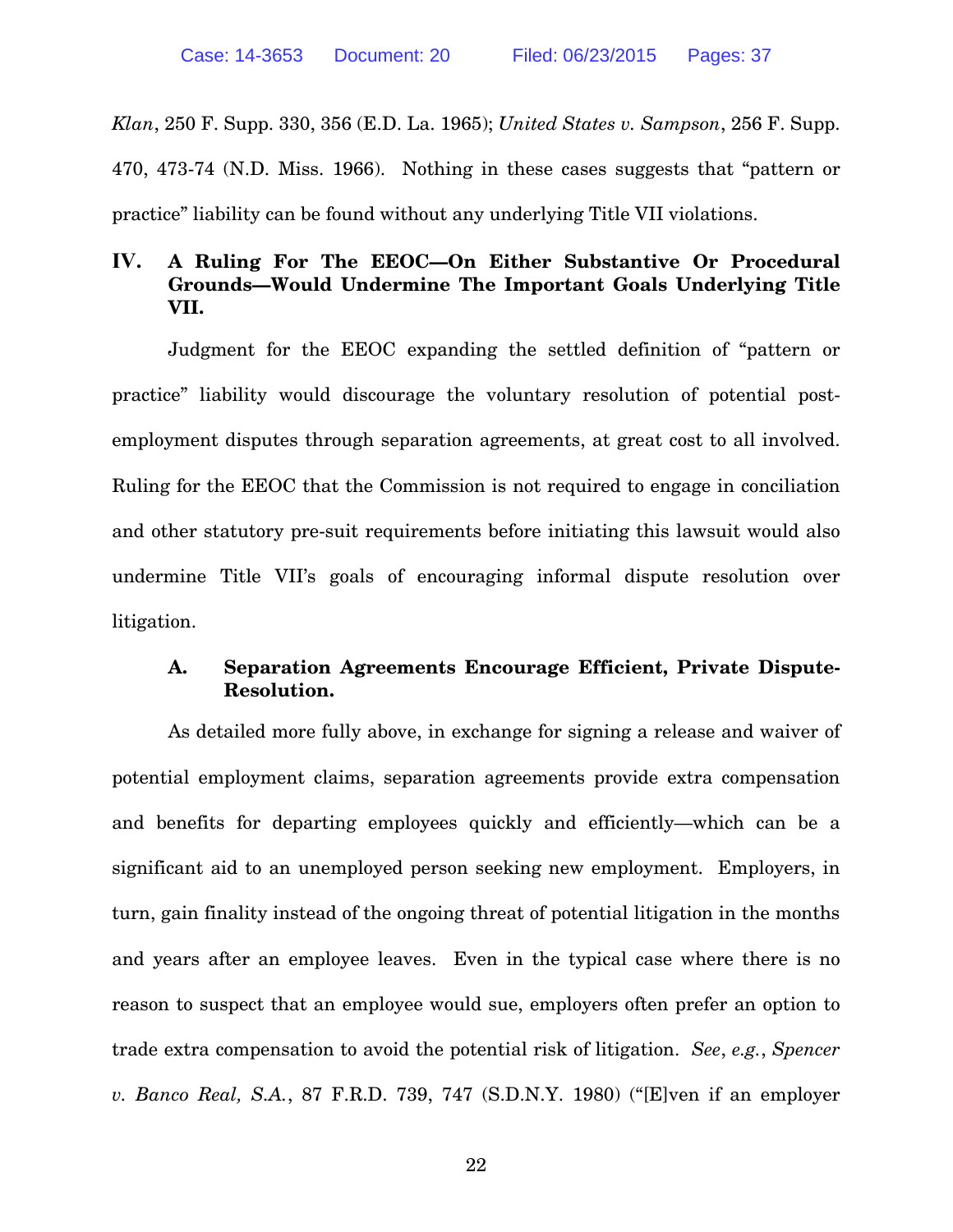believes it will prevail, it must realize that it will seldom recoup the costs of litigation, however meritless."). Absent the ability to obtain a broad release, employers will have less incentive to offer severance compensation, and would be unlikely to do so.

The benefits of separation agreements also extend beyond the contracting parties. Congress recognized when enacting Title VII "that the courtroom is not always the best forum for settling workplace disputes." *Dinkins v. Charoen Pokphand USA, Inc.*, 133 F. Supp. 2d 1237, 1241 (M.D. Ala. 2001); *see also Occidental Life Ins. Co. of Cal. v. EEOC*, 432 U.S. 355, 366 (1977) ("It is hoped that recourse to the private lawsuit will be the exception and not the rule …." (citation omitted)). Where separation agreements are used to resolve disputes that would otherwise lead to litigation, courts are saved from expending considerable time and resources that would be necessary to adjudicate those claims. Given that employment disputes already make up over one in every ten private civil appeals commenced in this Circuit,<sup>3</sup> those savings are no doubt substantial.

The EEOC's approach would sacrifice many of these benefits by making it far more difficult for employers and employees to resolve disputes voluntarily, or even just end employment relationships cleanly. Without a clear standard against which to measure separation agreements going forward and assurance that the EEOC will

 $\overline{a}$ 

<sup>3</sup> U.S. Courts, *Table B-7—U.S. Courts of Appeals Federal Judicial Caseload Statistics* 2 (Mar. 31, 2014), *available at* http://www.uscourts.gov/statistics/table/b-7/federal-judicial-caseloadstatistics/2014/03/31.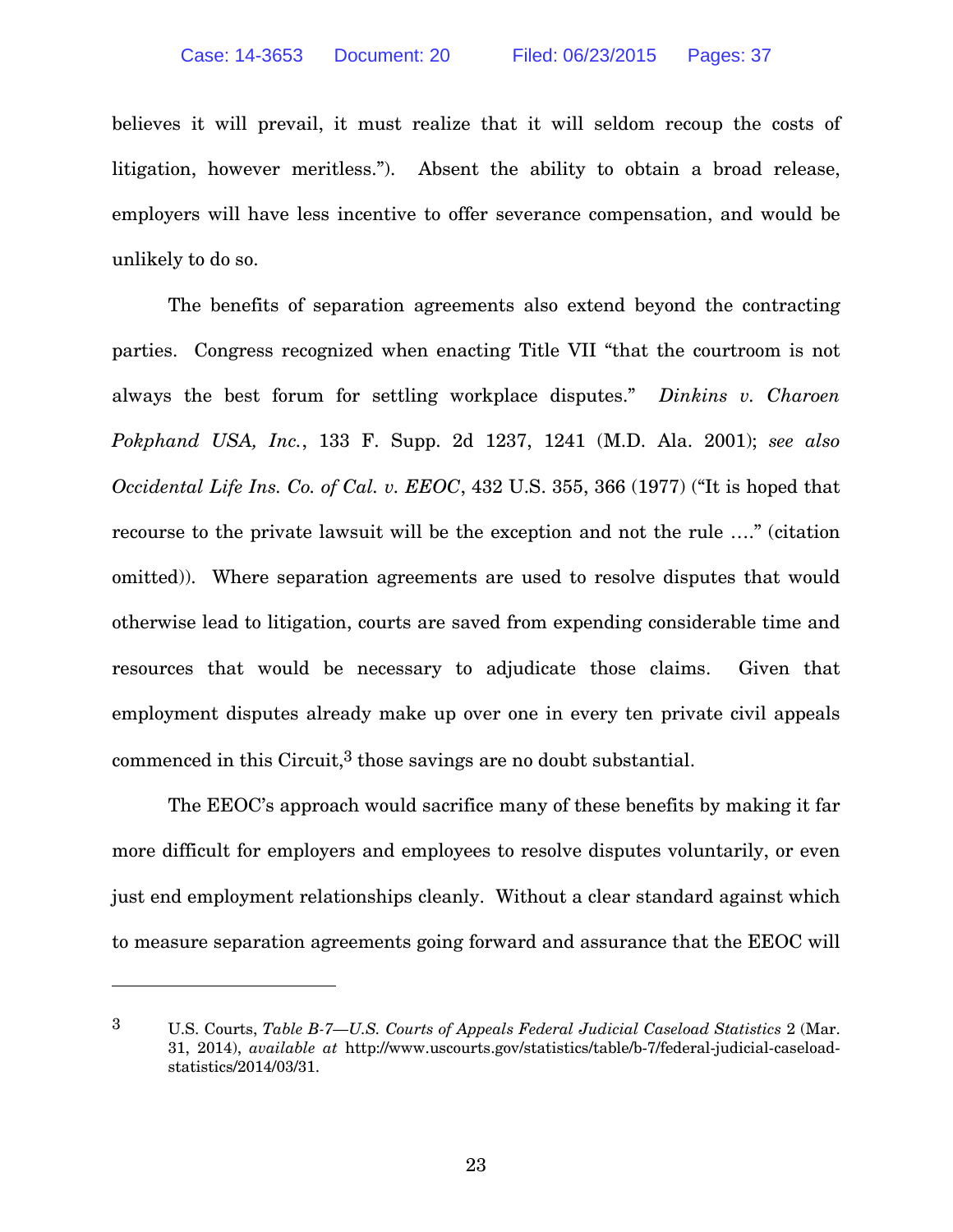not move the mark yet again once permitted to erase the textual limits on Section 707(a), employers and employees will be hard pressed to know whether the agreements they enter into will satisfy the EEOC. Indeed, the risk of gambling against an undefined standard would become significantly greater if, as the EEOC would have it, the consequences for noncompliant agreements could include the "sword" of Title VII enforcement actions. Thus, judgment for the EEOC would have wide-reaching effects as industries reevaluate the benefits and risks of separation agreements.

Judgment for the EEOC would also negatively affect employees. Most employees who sign separation agreements by definition prefer the benefits of their bargain to the remote possibility of bringing a Title VII claim. The EEOC's theory would deprive countless employees of those benefits and could even raise difficult questions of whether they would be required to pay back some or all of the consideration they received if those releases are found to violate Title VII. Such a result would impose a significant hardship on former employees who may have already spent the money they received to cover living or medical costs while seeking alternative employment. Employers would be placed in the untenable position of trying to recoup these payments even though they were mutually agreed upon in good faith. The EEOC may be content with litigating routine, ordinary separation agreements out of existence, but the employees and employers who voluntarily entered into them with full knowledge of their provisions, and who depend on their validity, would bear the perverse consequences of this tack.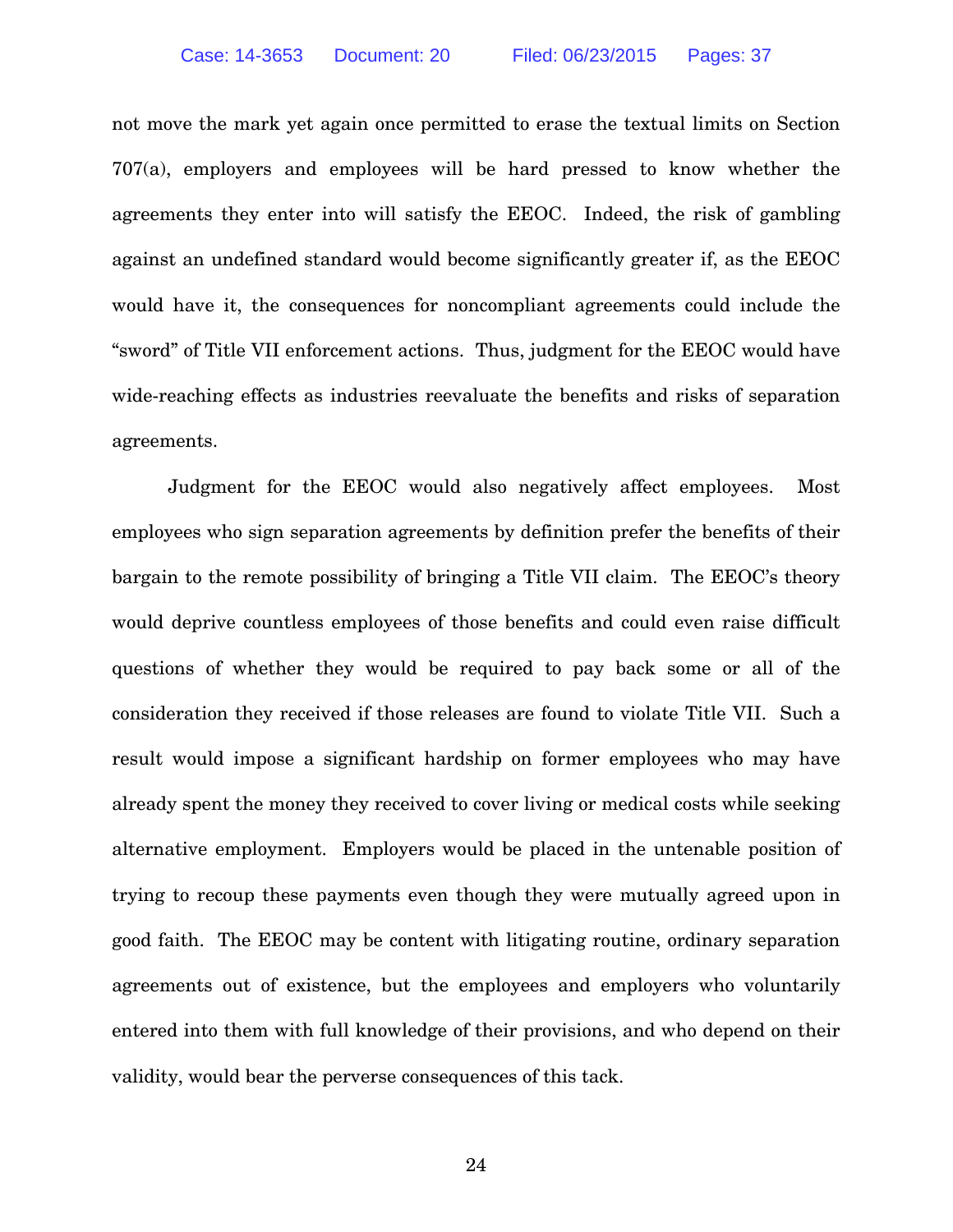Such an outcome would also undermine Congress's important goals in enacting Title VII to encourage voluntary, informal dispute resolution. As the Supreme Court has noted, Congress intended informal, out-of-court dispute resolution to be the norm under Title VII, with litigation as a last resort. *Occidental*, 432 U.S. at 366; *Alexander v. Gardner-Denver Co.*, 415 U.S. 36, 44 (1974) (Congress intended "[c]ooperation and voluntary compliance . . . as the preferred means for achieving" equal employment opportunities); *see also* 110 Cong. Rec. 14,190, 14,443 (1964) (statement of Sen. Humphrey) (Civil Rights Act of 1964 "establish[ed] a framework of law wherein men of good will and reason can seek to resolve . . . difficult and emotional issues of human rights" through "voluntary conciliation—not coercion"). In other words, the benefits that separation agreements advance—fast and inexpensive out-of-court resolution of potential employment disputes—are the same goals Congress hoped Title VII would facilitate itself. By throwing up new, undefined hurdles to employers' and employees' ability to reach mutually beneficial separation agreements, the EEOC's position would undermine these important statutory goals.

### **B. Title VII's Conciliation Requirement Complements The Societal Benefits Of Enforcing Separation Agreements.**

The same is true of the procedural issues in this case. The EEOC has not advanced just one novel reading of Title VII, but has also insisted that it has *no* obligation to engage in conciliation or the other pre-suit requirements enshrined in Section 706 before initiating a pattern or practice lawsuit under Section 707(a). EEOC Br. 15-38. Beyond the lack of legal support for, and the illogical practical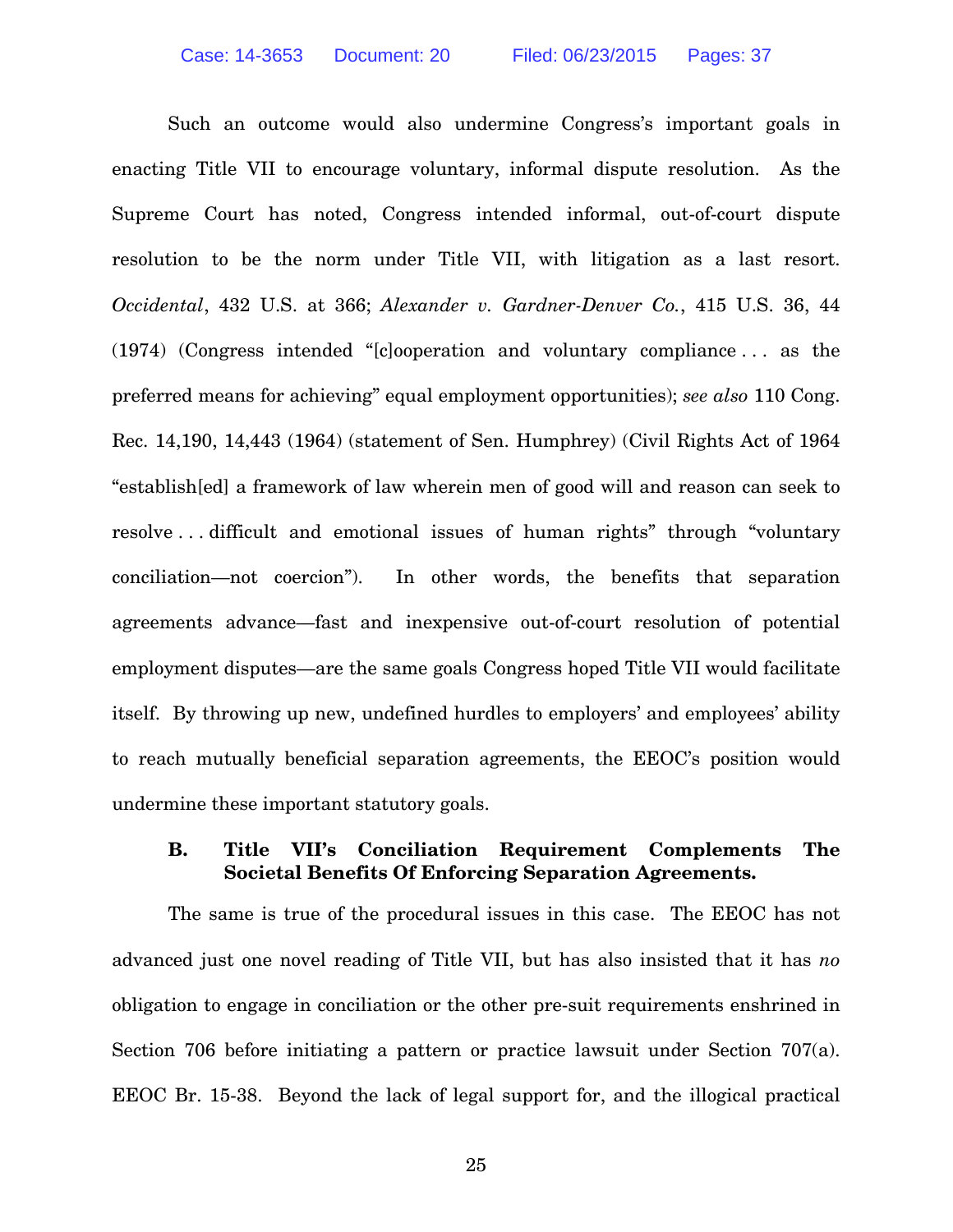consequences of, this contorted reading of Title VII (CVS Br. 39-51), the EEOC's theory ignores the fact that the pre-suit confidential conciliation process mandated by Title VII is a key aspect of Title VII's enforcement regime. Indeed, it is the primary means Congress intended to achieve the statute's goals of informal, noncoercive dispute resolution, as the signers of the original Civil Rights Act of 1964 emphasized. *See*, *e.g.*, 110 Cong. Rec. at 14,443 (statement of Sen. Humphrey). The courts have uniformly echoed this important purpose. *See*, *e.g.*, *Occidental*, 432 U.S. at 367-68 ("Congress, in enacting Title VII, chose cooperation and voluntary compliance … as the preferred means of achieving its goals (citation and alteration omitted)); *Alexander*, 415 U.S. at 44 (Congress created the EEOC to give parties "an opportunity to settle disputes through conference, conciliation, and persuasion" before resort to litigation); *EEOC v. Liberty Trucking Co.*, 695 F.2d 1038, 1042 (7th Cir. 1982) (describing conciliation as the EEOC's "most important function"). Even the EEOC purports to recognize the importance of its conciliation responsibility. *See* EEOC Oversight Hearing, Sen. Comm. on Health, Education, Labor & Pensions (May 26, 2015) (statement of Jenny Yang, Chair, EEOC) ("Litigation is truly a last resort. … We are required to conciliate. We take that responsibility seriously.").

This Term, the Supreme Court further underscored that conciliation is "a key component of the statutory scheme." *Mach Mining, LLC v. EEOC*, 135 S. Ct. 1645, 1651 (2015); *see also*, *e.g.*, *id.* ("Congress chose cooperation and voluntary compliance as its preferred means" of bringing "employment discrimination to an end" (citation and alteration omitted)); *id.* at 1653 (emphasizing the "EEOC's duty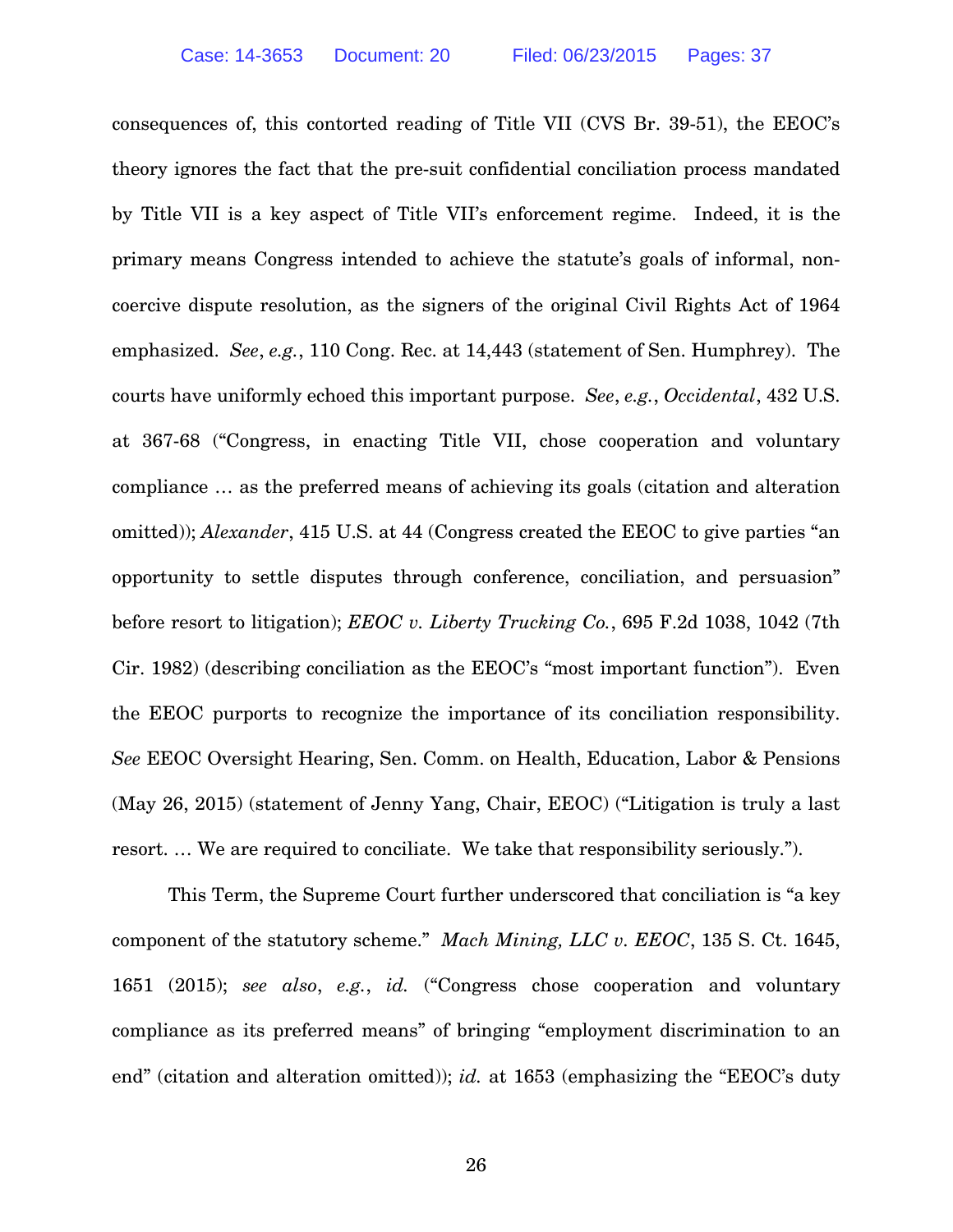to attempt conciliation of employment discrimination claims"). In so doing, it confirmed that Title VII's prerequisites to suit serve the important roles of giving the employer notice of what it has allegedly done and the "opportunity to remedy the allegedly discriminatory practice" without resort to litigation. *Id.* at 1656.

Here, where the EEOC does not dispute that it bypassed Title VII's conciliation requirements (as well as other important pre-suit obligations (*see* CVS Br. 44-45)), it is clear that it has abandoned the spirit *and* the letter of the role Congress intended it should play in "settling disputes … in an informal, noncoercive fashion." *Occidental*, 432 U.S. at 368. The EEOC's aggressive and novel theories procedurally *and* substantively—sacrifice the important public benefits that Title VII was designed to achieve.

#### **CONCLUSION**

For these reasons, this Court should affirm the decision below.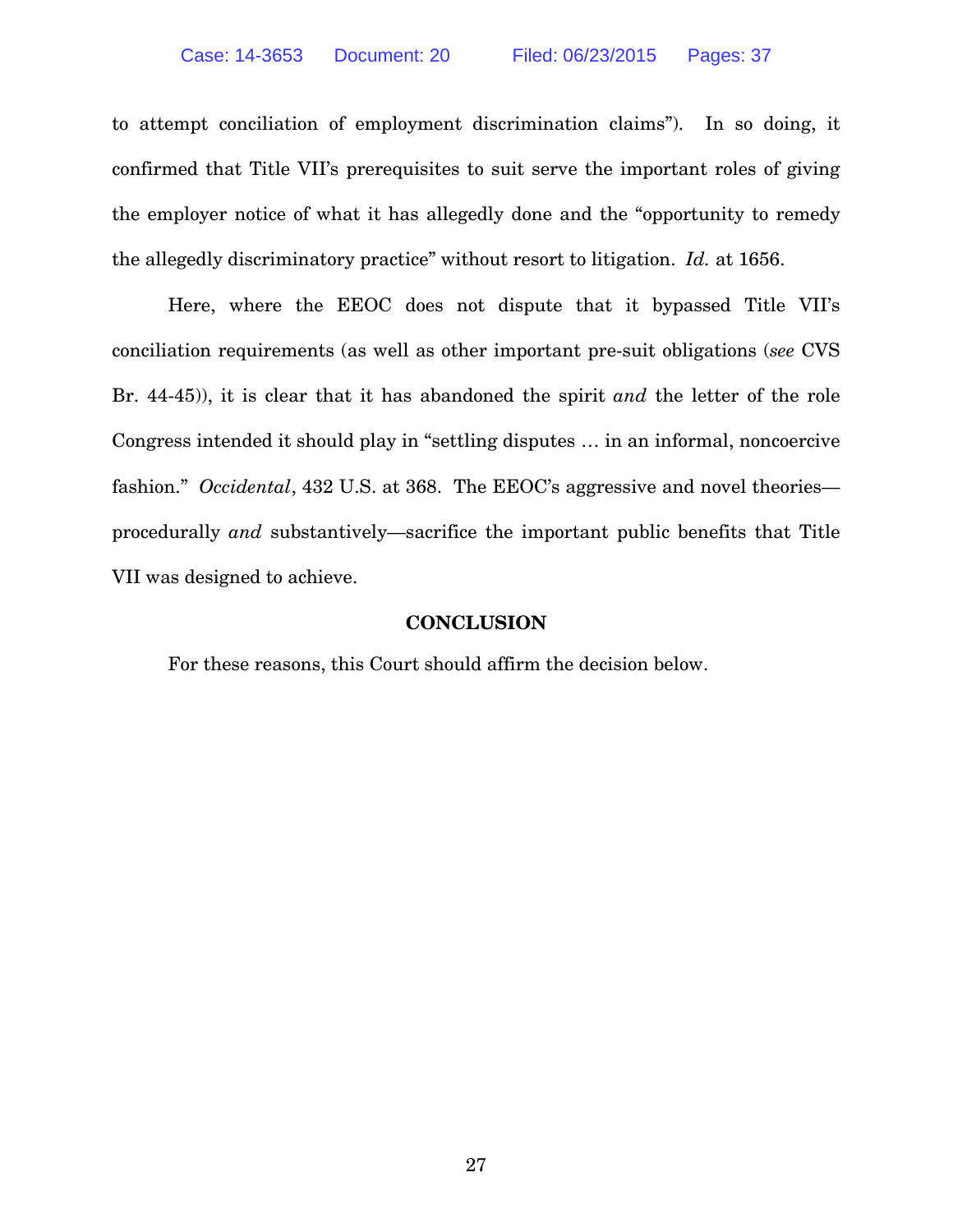Deborah R. White Kathleen McGuigan RETAIL LITIGATION CENTER 1700 N. Moore Street Suite 2250 Arlington, VA 22209 (703) 600-2067

Kate Comerford Todd Warren Postman U.S. CHAMBER LITIGATION CENTER, INC. 1615 H St., N.W. Washington, D.C. 20062 (202) 463-5337 *Counsel for Chamber of Commerce of the United States* 

Dated: June 23, 2015 Respectfully submitted,

/s/ Jason C. Schwartz

Jason C. Schwartz *Counsel of Record*  Thomas M. Johnson Jr. Lindsay S. See GIBSON, DUNN & CRUTCHER LLP 1050 Connecticut Avenue, N.W. Washington, D.C. 20036-5306 (202) 955-8500 *Counsel for Retail Litigation Center, Inc.*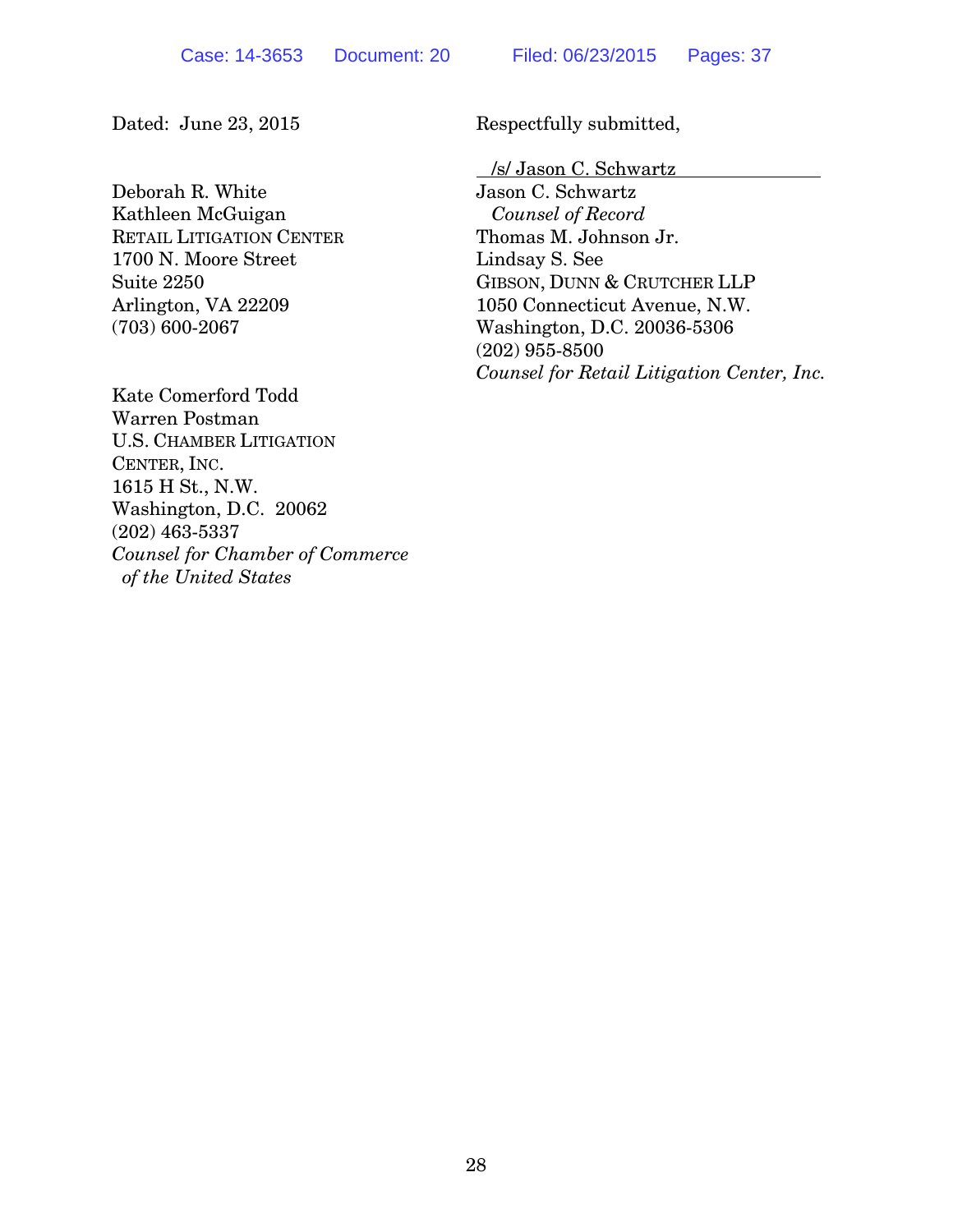#### **CERTIFICATE OF COMPLIANCE**

I certify that the foregoing brief complies with the type-volume limitation of Federal Rule of Appellate Procedure 29(d) because it contains 6,922 words, as determined by the word-count function of Microsoft Word 2010, excluding the parts of the brief exempted by Federal Rule of Appellate Procedure 32(a)(7)(B)(iii).

I further certify that this brief complies with the typeface requirements of Federal Rule of Appellate Procedure 32(a)(5), the type style requirements of Federal Rule of Appellate Procedure  $32(a)(6)$ , and Circuit Rule  $32(b)$  because it has been prepared in a proportionally spaced typeface using Microsoft Word 2010 in 12-point New Century Schoolbook font.

Dated: June 23, 2015

 /s/ Jason C. Schwartz Jason C. Schwartz GIBSON, DUNN & CRUTCHER LLP 1050 Connecticut Avenue, N.W. Washington, D.C. 20036-5306 jschwartz@gibsondunn.com (202) 955-8500